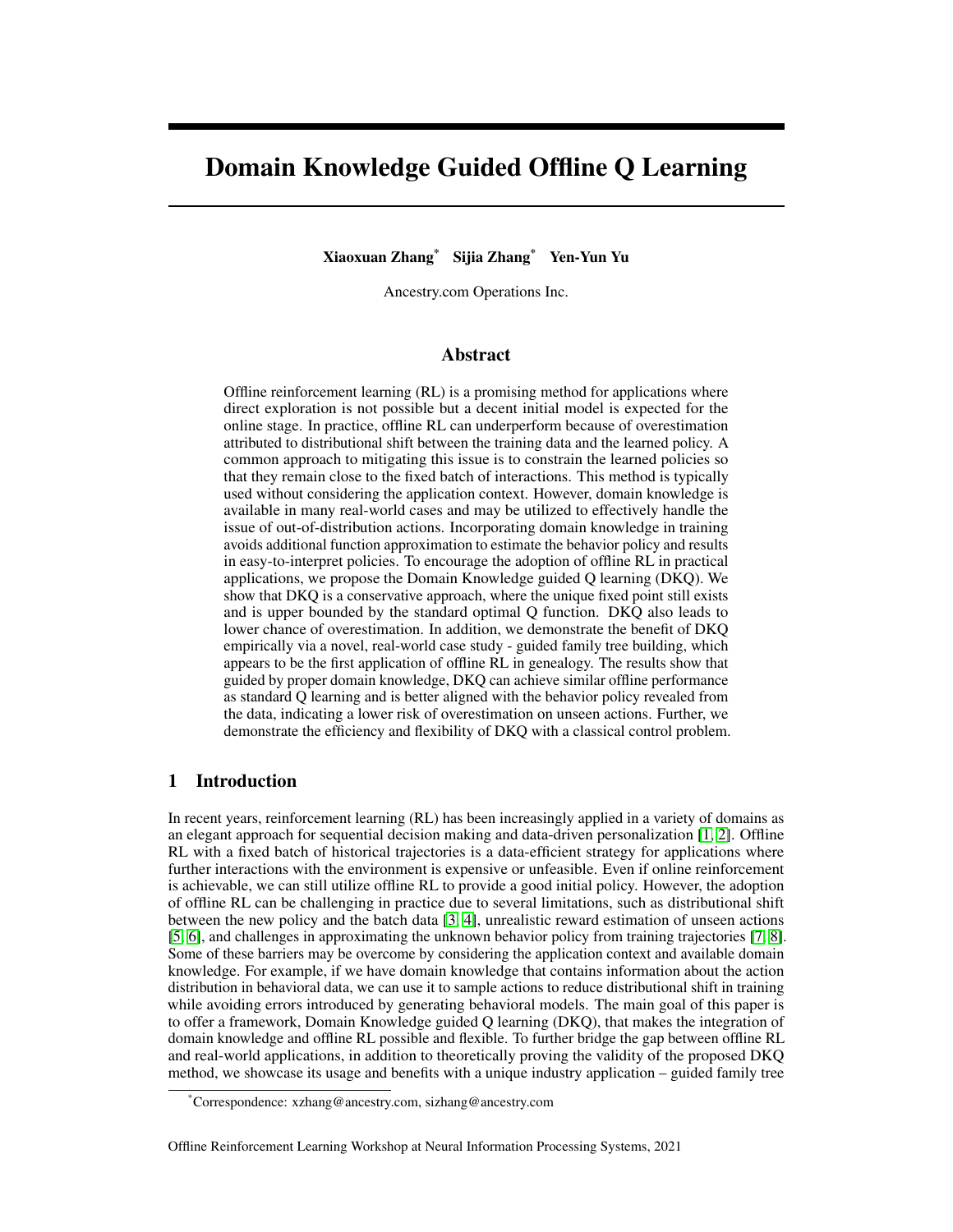building for a popular online genealogy service. To the best of our knowledge, this is the first study that applies RL to provide data-driven and metric-driven guidance for family tree building.

Genealogy-oriented businesses harness the information in historical records to help customers trace ancestry and build family trees. Family trees represent family members as nodes and demonstrate family relationships (father, spouse, etc.) and degrees of relationship (kinship distance). Recent development in internet technologies and artificial intelligence have allowed digitization of billions of historical records and encouraged millions of people to build and share their family trees online [\[9](#page-8-8)[–11\]](#page-8-9). However, many of the genealogy website users are amateur. Unlike professional genealogist, amateur users may not have the knowledge to design an effective research plan. This can lead to dead ends on family trees or difficulty in trawling through a large amount of historical records available to users. One possible approach to help amateur users is to design a tree building policy that suggests the next best node to work on. We formulate Next Best Node as an RL problem since tree building is a sequential task. DKQ can provide a suitable solution because it is capable of learning good policies from a diverse set of tree building trajectories while incorporating domain knowledge from genealogists or previous data analysis. An offline RL setting reduces potential disturbances of customer experience and ensures performance before deployment.

DKQ calculates the weighted average of Q value estimates from multiple action subsets, which can be selected based on domain knowledge. We show through theoretical analysis that DKQ can result in conservative Q values. The case study demonstrates that DKQ reduces the chance of obtaining unrealistic estimates for unseen actions, a common problem in offline RL [\[5,](#page-8-4) [6\]](#page-8-5). Besides genealogy, this method has the potential to be extended to other products and services where domain knowledge and rich user data are readily available. We summarize our major contributions as follows:

- We propose a framework named Domain Knowledge guided Q learning (DKQ) that flexibly incorporates domain knowledge without introducing additional function approximation.
- We theoretically study the properties of DKQ in the tabular setting by proving that DKQ is a conservative approach and the sub-optimality is bounded as a function of domain knowledge.
- We illustrate the benefit of DKQ via a real-world case study, which, to the best of our knowledge, is the first study that applies RL to provide guidance for family tree building.

## <span id="page-1-0"></span>2 Related Work

Offline RL is a promising learning approach when online interactions are costly or unfeasible [\[12](#page-8-10)[–14\]](#page-8-11). For example, in healthcare applications, avoiding online policy updates mitigates safety concerns. For recommender systems, extensive offline evaluation helps ensure positive customer experience. Despite the benefits of data-driven RL in real-world applications, effective learning with fixed offline batch is difficult to achieve. A major challenge is extrapolation error, defined as unseen action-state pairs getting unrealistic Q-value estimates [\[5,](#page-8-4) [3\]](#page-8-2). Such error can be propagated during training when greedy exploitation is employed to select actions, leading to suboptimal policies.

To correct for extrapolation error and address the underlying distributional mismatch between the new policy and the batch data, two categories of solutions have been developed: (1) restricting the policy to lie close to the behavior policy and (2) correcting for overly loose Q estimates by penalizing uncertainty [\[4\]](#page-8-3). A few recent algorithms are particularly relevant to our work. The Batch-Constrained deep Q-learning (BCQ) [\[5\]](#page-8-4) considers only candidate actions sampled from a perturbed generative model in order to strike a balance between staying close to the batch and increasing the diversity of actions. Further, a modified Clipped Double Q-learning approach [\[15\]](#page-8-12) is used to penalize rare or unseen states. Another method to control for uncertainly is bootstrapping ensembles of Q functions. For instance, the Random Ensemble Mixture model [\[16\]](#page-8-13) demonstrates that even simple random convex combination of various Q-value estimates can enhance the generalization in offline RL.

Although constraining actions and averaging Q-values with random weights performed well on common benchmarks, they did not consider the application context or domain knowledge. A recent study [\[7\]](#page-8-6) following BCQ suggests the importance of generative model design for estimating behavior policies in offline RL. If we already have domain knowledge for a specific application, we could directly incorporate domain knowledge in policy learning and thus avoid errors from estimating behavior policies. Prior work shows that domain knowledge can be used to warm start reinforcement learning and tighten regret bound [\[17,](#page-8-14) [18\]](#page-9-0). An Expert-Supervised RL framework has been developed to allow for application-specific risk averse implementation to learn safe and optimal policies in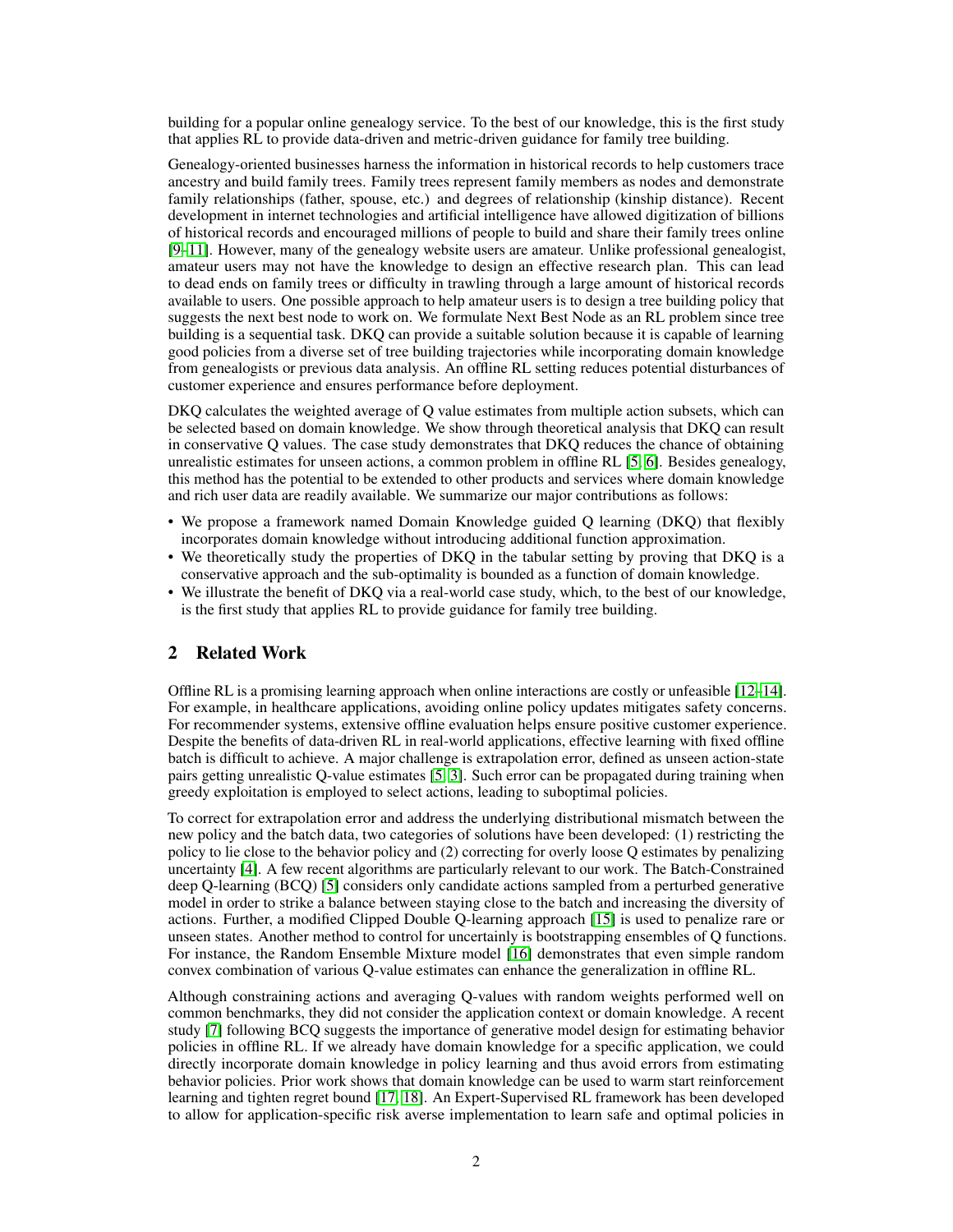domains like healthcare [\[8\]](#page-8-7). However, the training data needs to be collected from experts to impose safety constraints, and it cannot readily handle continuous state space or cases where not all actions are always available. Given limitations of existing approaches, we propose DKQ to incorporate domain knowledge and various action conditions from a diverse set of trajectories.

Fitted Q-iteration (FQI) is a class of offline RL that exploits regression algorithms to approximate the Q function by iteratively expanding the optimization horizon [\[19\]](#page-9-1). It has become increasingly popular due to good performance and data efficiency [\[4,](#page-8-3) [20\]](#page-9-2). However, FQI may still fail to find the optimal policy because of extrapolation error, especially when teh data is high-dimensional[\[21,](#page-9-3) [4\]](#page-8-3). Although convergence is not guaranteed, FQI will not lead to unbounded divergence [\[19,](#page-9-1) [21\]](#page-9-3). We prove that DKQ with FQI as the function appoximator preserves this property.

# 3 Preliminaries

Reinforcement learning is typically described as a Markov Decision Process (MDP) defined by a tuple  $(S, \mathcal{A}, r, P, \gamma)$ . S and A respectively represent the state and action space.  $P(s' | s, a)$  represents the dynamics (transition probability), and  $r(s, a)$  is the reward function. We assume that r is uniformly bounded by  $R_l$  and  $R_u$ , i.e.,  $R_l \le r(s, a) \le R_u$ ,  $\forall s, a \cdot \gamma \in [0, 1)$  is the discount factor. The goal is to learn a policy  $\pi(a|s)$  that maximizes the expected discounted cumulative reward. The action-value function for policy  $\pi$  is defined as  $Q_{\pi}(\mathbf{s}, \mathbf{a}) = \mathbb{E}_{\pi}[\sum_{t=0}^{\infty} \gamma^t r(\mathbf{s}_t, \mathbf{a}_t) | S_0 = \mathbf{s}, A_0 = \mathbf{a}]$ . The optimal action value function is  $Q^*(\mathbf{s},\mathbf{a}) = \max_{\pi} Q_{\pi}(\mathbf{s},\mathbf{a})$ . Let  $\mathcal T$  represent the Bellman optimality operator for action-value function defined as [\(1\)](#page-2-0), then  $Q^*$  is the fixed point of  $\mathcal{T}$ .

<span id="page-2-0"></span>
$$
\mathcal{T}Q(\mathbf{s}, \mathbf{a}) = r(\mathbf{s}, \mathbf{a}) + \gamma \mathbb{E}_{\mathbf{s}' \sim P(\mathbf{s}'|\mathbf{s}, \mathbf{a})} \left[ \max_{\mathbf{a}'} Q(\mathbf{s}', \mathbf{a}') \right]. \tag{1}
$$

Existing research of offline RL, such as [\[5–](#page-8-4)[7\]](#page-8-6), mainly focuses on resolving the issue of inaccurate value estimates of out-of-distribution actions. Those studies assume no knowledge of the underlying domain and estimate the unknown behavior policy from data. However, in many real-world applications, like the case studied in this paper, domain knowledge is indeed available. In those cases, incorporating the domain knowledge into training procedures could be more effective and valuable than simply trying to mitigate the problem of distributional shift without the application context.

<span id="page-2-1"></span>**Definition 1.** We define domain knowledge as  $\mathcal{F} = \{(f_i, \alpha_i)\}_{i=1}^K$ , where  $f_i : \mathcal{A} \to \{0,1\}$  is an *indicator function that describes a type of actions, and*  $\alpha_i \in [0,1]$  *is a normalized non-negative* weight of importance, i.e.,  $\sum_{i=1}^{K} \alpha_i = 1$ .

The domain knowledge  $\mathcal F$  is interpreted as follows: If an action meets the constraint defined by  $f_i$ , it has the importance measured by  $\alpha_i$ . An example of the indicator function is  $f(\mathbf{a}) = \mathbb{I}_{[\mathbf{e}_j^T \mathbf{a} > 0]},$ which describes the action set { $\mathbf{a} \in \mathcal{A}|\mathbf{a}[j] > 0$ }, where  $\mathbf{e}_j$  is the unit vector on the direction of j-th axis and  $a[j]$  is the j-th element of a. If domain experts believe that certain types of actions are no recommended, their weights can be set to zero. Besides, we denote the data set as  $D = \{(\mathbf{s}_t, \mathbf{a}_t, r_t, \mathbf{s}'_t, \tau_t)\}_{t=0}^T$ , where  $\tau_t$  is an indicator of termination.

## 4 Domain Knowledge Guided Q Learning

In industry applications, domain knowledge is typically available. Companies can gain insights of their products and customers from various channels, such as A/B tests, customer research and domain experts. Offline RL is a promising approach when online interactions are expensive or disturb customer experience. Even if companies plan to reinforce the model in an online setting, a well-performing initial policy trained offline with expert knowledge would still be beneficial. Incorporating domain knowledge into training has the potential to result in better policies because we make the learning process both data driven and human knowledge guided. However, domain knowledge can be too complicated or obscure to be formulated as a policy, which is expressed as a conditional probability distribution. To address this issue, we first provide a flexible definition of domain knowledge (Definition [1\)](#page-2-1), then propose the Domain Knowledge guided Q Learning (DKQ).

#### 4.1 Q Operator Guided by Domain Knowledge

By convention, we provide theoretical analysis of the properties for tabular MDP setting. As a result of page limit, all missing proofs are placed in the Appendix.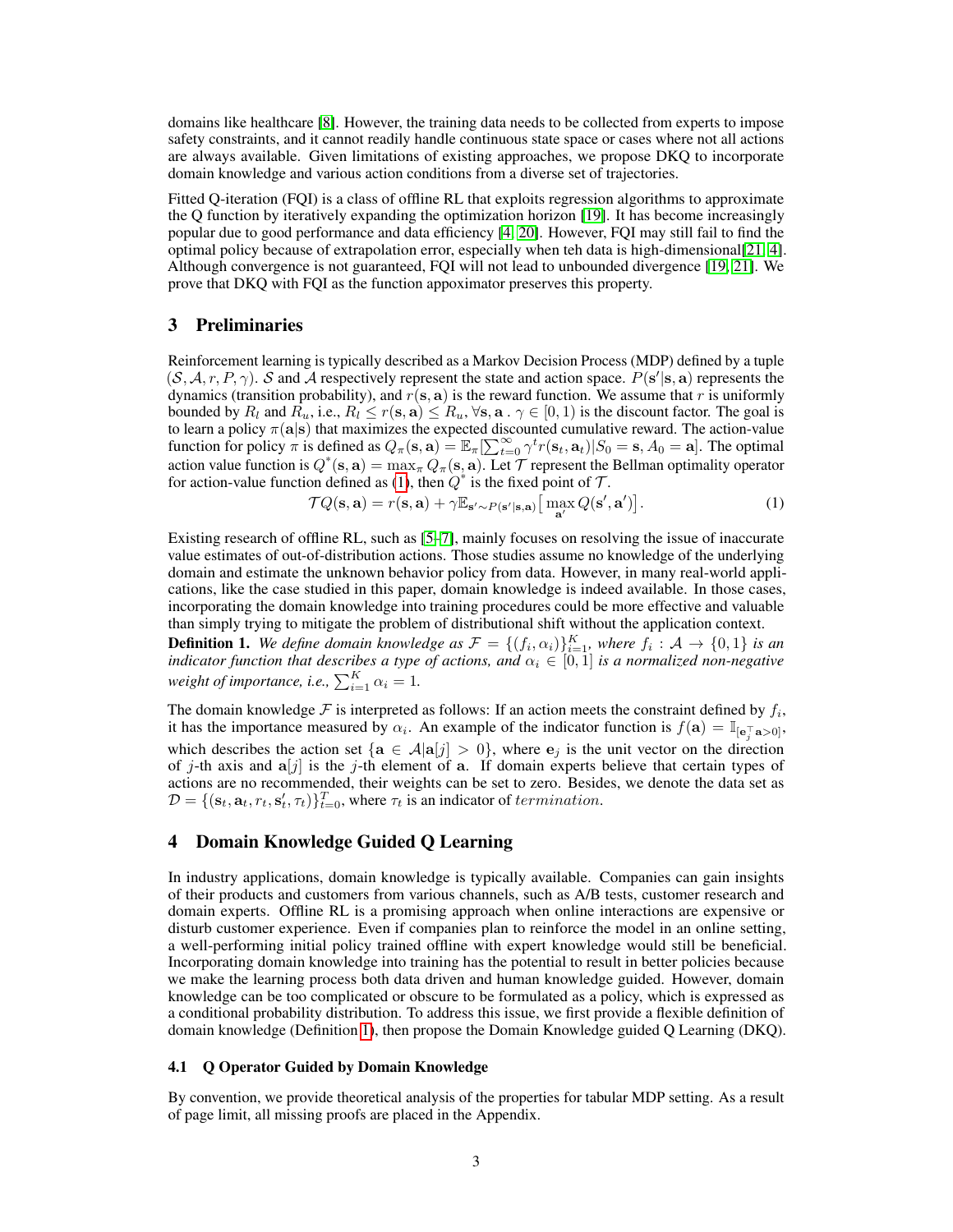We define the Q operator guided by domain knowledge  $\mathcal F$  as  $\mathcal T_{\mathcal F}$ . Specifically,

$$
\mathcal{T}_{\mathcal{F}}Q(\mathbf{s}, \mathbf{a}) \coloneqq r(\mathbf{s}, \mathbf{a}) + \gamma \mathbb{E}_{\mathbf{s}' \sim P(\mathbf{s}'|\mathbf{s}, \mathbf{a})} \Big[ \sum_{i=1}^{K} \alpha_i \max_{\mathbf{a}' \in \text{supp}(f_i)} Q(\mathbf{s}', \mathbf{a}') \Big],\tag{2}
$$

where  $supp(f_i)$  represents the support of  $f_i$ . In the case where  $K = 1$  (leading to  $\alpha_1 = 1$ ) and  $supp(f_1) = A$ ,  $\mathcal{T}_{\mathcal{F}}$  becomes the Bellman optimality operator for standard Q learning. When  $K = 1$ and  $f_1(\mathbf{a}) = \mu(\mathbf{a}|\mathbf{s})$ , where  $\mu(\mathbf{a}|\mathbf{s})$  is the estimated behavior policy,  $\mathcal{T}_{\mathcal{F}}$  becomes the Expected-Max Q-Learning (EMaQ) with sample size  $N \to \infty$  [\[7\]](#page-8-6).

To study the property of DKQ, we first show that  $\mathcal{T}_\mathcal{F}$  still has a unique fixed point denoted by  $Q^*_\mathcal{F}$  in Theorem [1.](#page-3-0)

<span id="page-3-0"></span>**Theorem 1.** For all domain knowledge  $\mathcal F$  defined in Definition [1,](#page-2-1)  $\mathcal T_{\mathcal F}$  is a contraction operator on *the Banach space of functions defined over*  $S \times A$  *and the supremum norm*  $\left\| \cdot \right\|_{\infty}$ *. Thus,*  $\tau$ *<sub>F</sub> has a* unique fixed point, denoted by  $Q_{\mathcal{F}}^*.$ 

Since the unique fixed point exists, we can still use existing approaches to learn a function approximation of  $Q_{\mathcal{F}}^*$ . However, we also need a policy derived from the learned Q function to make predictions at test time. For this purpose, we construct a policy  $\pi^*_{\mathcal{F}}(\cdot|s)$  based on  $\mathcal F$  and  $Q^*_{\mathcal{F}}$ , and show that its action value function is  $Q_{\mathcal{F}}^*$  in Theorem [2.](#page-3-1)

<span id="page-3-1"></span>**Theorem 2.** Let  $\pi^*_{\mathcal{F}}(\cdot | \mathbf{s})$  be the policy that selects  $\argmax_{\mathbf{a} \in supp(f_i)} Q^*_{\mathcal{F}}(\mathbf{s},\mathbf{a})$  with probability  $\alpha_i$ and selects other actions with  $0$  probability. Then  $Q^*_{\cal F}$  is the action-value function of  $\pi^*_{\cal F}(\cdot|\mathbf{s}).$ 

Note that if  $\arg \max_{\mathbf{a} \in \text{supp}(f_i)} Q^*_{\mathcal{F}}(\mathbf{s}, \mathbf{a})$  overlaps with  $\arg \max_{\mathbf{a} \in \text{supp}(f_j)} Q^*_{\mathcal{F}}(\mathbf{s}, \mathbf{a})$  where  $i \neq j$ ,  $\pi^*_{\mathcal{F}}(\cdot | \mathbf{s})$  selects these actions with probability  $\alpha_i + \alpha_j$ .

 $\mathcal{T}_F$  by definition is a conservative operator compared to  $\mathcal{T}$ . Lemma [1](#page-3-2) formally describes this property. This property also leads to a conservative fixed point. Specifically,  $Q^*$  is lower bounded by  $Q^*_{\mathcal{F}}$ everywhere on  $S \times A$  (Theorem [3\)](#page-3-3).

<span id="page-3-2"></span>**Lemma 1.**  $\forall Q_1, Q_2 : \mathcal{S} \times \mathcal{A} \rightarrow \mathbb{R}$ , if  $\forall s \in \mathcal{S}$ ,  $a \in \mathcal{A}$ ,  $Q_1(s, a) \leq Q_2(s, a)$ , then we have  $\forall$ **s**  $\in$   $\mathcal{S},$ **a**  $\in$   $\mathcal{A},$   $\mathcal{T}_{\mathcal{F}}Q_1$ **(s, a)**  $\leq$   $\mathcal{T}Q_2$ **(s, a)**.

<span id="page-3-3"></span>**Theorem 3.**  $\forall$ **s**  $\in$   $\mathcal{S},$ **a**  $\in$   $\mathcal{A}$ *, we have*  $Q_{\mathcal{F}}^{*}$  $(\mathbf{s}, \mathbf{a}) \leq Q^{*}$  $(\mathbf{s}, \mathbf{a})$ *.* 

Inspired by [\[7\]](#page-8-6), we also analyze the sub-optimality bounds for DKQ, shown in Theorem [4.](#page-3-4) Theorem [4](#page-3-4) indicates that the sub-optimality is bounded by the weighted sum of the gap of Q values on A and  $supp(f_i)$ , where the weights come from the knowledge  $\bar{\mathcal{F}}$ . The conclusion applies for not only  $Q_{\bar{\mathcal{F}}}^*$ but also  $Q^*$  (details in Theorem [4\)](#page-3-4). Of note, in the case of good domain knowledge, the  $\alpha_i$  assigned to important action group is large, while those assigned to other groups are small or even close to zero. Thus, the bounds are small and  $Q^*_{\mathcal{F}}$  is close to  $Q^*$ .

<span id="page-3-4"></span>**Theorem 4.** The sub-optimality of  $Q^*_{\mathcal{F}}$  is bounded as follows:

$$
||Q_{\mathcal{F}}^* - Q^*||_{\infty} \le \frac{\gamma}{1-\gamma} \min\bigg(\sum_{i=1}^K \alpha_i \max_{\mathbf{s}} \Delta_{\mathcal{F},i}(\mathbf{s}), \sum_{i=1}^K \alpha_i \max_{\mathbf{s}} \Delta_{\mathcal{F},i}'(\mathbf{s})\bigg),\tag{3}
$$

 $where \Delta_{\mathcal{F},i}(\mathbf{s}) \equiv \max_{\mathbf{a} \in \mathcal{A}} Q^*_{\mathcal{F}}(\mathbf{s}, \mathbf{a}) - \max_{\mathbf{a} \in supp(f_i)} Q^*_{\mathcal{F}}(\mathbf{s}, \mathbf{a}) \text{ and } \Delta'_{\mathcal{F},i}(\mathbf{s}) \equiv$  $\max_{\mathbf{a}\in\mathcal{A}}Q^*(\mathbf{s},\mathbf{a})-\max_{\mathbf{a}\in supp(f_i)}Q^*(\mathbf{s},\mathbf{a}).$ 

#### 4.2 Fitted Iteration for DKQ

In this subsection, we describe a function approximation of DKQ through fitted iterations [\[19\]](#page-9-1). Fitted iteration is easy to implement and can utilize different function approximators. The Domain Knowledge Guided Fitted Q Iteration is listed in Algorithm [1.](#page-4-0)

As described in [\[21\]](#page-9-3), fitted iteration is not guaranteed to converge. However, it converges to an  $l^{\infty}$ ball around  $Q^*$ , when the projection error at each iteration is uniformly bounded (Theorem B.1 in [\[21\]](#page-9-3)). In Theorem [5,](#page-3-5) we show that this conclusion still holds for DKQ.

<span id="page-3-5"></span>Theorem 5. *If the error of function approximation at each iteration is uniformly bounded by* δ*, that*  $\|R\widehat{Q}_{\mathcal{F}}^{(n+1)} - \mathcal{T}_{\mathcal{F}}\widehat{Q}_{\mathcal{F}}^{(n)}\|_\infty \leq \delta,$  the error in the final solution of Algorithm  $I$  is bounded as follows:  $\lim_{n\to\infty}$   $\|\widehat{Q}_{\mathcal{F}}^{(n)} - Q_{\mathcal{F}}^*\|_{\infty} \leq \frac{\delta}{1-\delta}$  $\frac{1}{1-\gamma}$ . (4)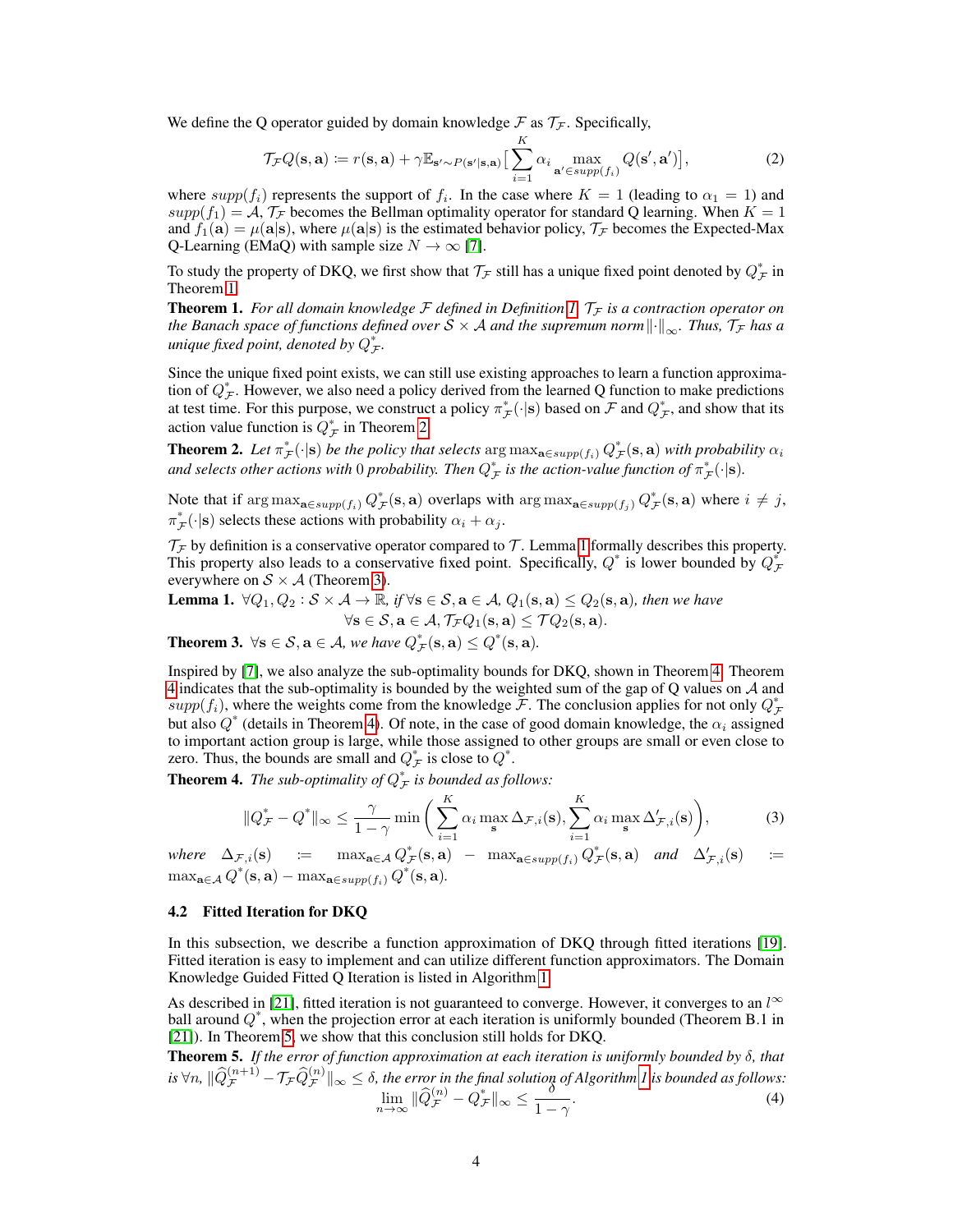As suggested by previous studies [\[5,](#page-8-4) [6\]](#page-8-5), a key challenge in offline RL is unrealistic estimation of Q values for "out-of-distribution" actions. Although this is not the focus of this paper, we still demonstrate theoretically that good domain knowledge  $F$  can mitigate the problem of overestimation. Specifically, through  $F$ , DKQ restricts the actions being selected and its impact. Depending on the application, it is possible for domain knowledge to con-

Algorithm 1  $DK-FQI(\mathbf{f}, \boldsymbol{\alpha}, \boldsymbol{\gamma}, \mathcal{D}, N)$ 

<span id="page-4-0"></span>1: Initialize  $\hat{Q}_0 = 0$ 2: for  $t = 1, \ldots, T$  do 3:  $\mathbf{x}_t \leftarrow (\mathbf{s}_t, \mathbf{a}_t)$ 4: end for 5: for  $n = 1, ..., N$  do 6: Build the training set  $\mathcal{D}^{(n)} = \{(\mathbf{x}_t, y_t^{(n)})\}_{t=0}^T$  by setting each  $y_t^{(n)}$  as follows:  $y_t^{(n)} \leftarrow r_t + \gamma \sum_{i=1}^K \alpha_i \max_{\mathbf{a}' \in supp(f_i)} \widehat{Q}_{\mathcal{F}}^{(n-1)}(\mathbf{s}'_t, \mathbf{a}')$ 7:  $\widehat{Q}_{\mathcal{F}}^{(n)} \leftarrow \text{regression\_training}(\mathcal{D}^{(n)})$ 8: **end for**<br>9: **return**  $\widehat{Q}_{\mathcal{F}}^{(N)}$ 

tain information about the behavior policies that generated the historical data. In the presence of such domain knowledge, DKQ can avoid sampling unseen actions outside the behavior distribution. Meanwhile, DKQ does not introduce additional function approximation for the behavior policy, and thus further reduces errors.

# 5 Case Study: Suggest Next Best Node to Grow Family Tree with DKQ

In this section, we introduce a case study with DKQ. As described in the Introduction, we aim to help people grow their family trees by improving a genealogy service - a website or app where users can search for historical records, such as census records and birth certificates, to understand their heritage and family history. We formulate this problem as a RL model because family tree building is a sequential task. Users first create a node with basic information, and then use the genealogy service to find supporting documents for that node. Information discovered from relevant documents can inspire users to create the next node. Many people interested in family history lack genealogical research skills and reach a dead end when building family trees. Users may break through this barrier by exploring nodes that the genealogy service still has records for. However, it is challenging to locate those nodes, because a family tree can contain hundreds of nodes and users may not know which ones still have undiscovered documents. We can provide users with guidance for tree building using two methods: heuristic approaches based on domain knowledge and data-driven approaches. With DKQ, we can construct a solution that leverages both data and domain knowledge. Domain knowledge can come from consultation with professional genealogists, customer interviews and data analytics. In the rest of this section, we demonstrate in detail how DKQ utilizes available domain knowledge to suggest Next Best Node.

## 5.1 Data and features

For this case study, we used real data collected by a genealogy company with customer consent. We define trajectory as a sequence of nodes that a user interacted with. The data contains trajectories within a month from 1,000 family trees, with a total of 95,363 steps. We formulate the problem with DKQ by defining state, action, reward and domain knowledge as follows.

**Reward** The goal is to guide users to the node where new information is most likely to be discovered. If the user finds a record/document and believes that it belongs to a person (represented by a node on the family tree) in his/her family, then he/she typically saves the record to tree. We consider a record saved to tree as a "successful discovery" and assign a high reward score (10 points) as ground truth. If the user explores the node but saves no documents, we assign a lower positive reward (1 point).

**State features** The state is characterized by both user status and tree status, including user's product engagement level, number of nodes in tree, and content availability. The content availability feature estimates how many relevant documents exist in the genealogy service database for a particular tree.

Action features An action is a node in the family tree at a given timestamp. It is represented by an array with the following dimensions: me-person flag, generation, direct relative flag, recently being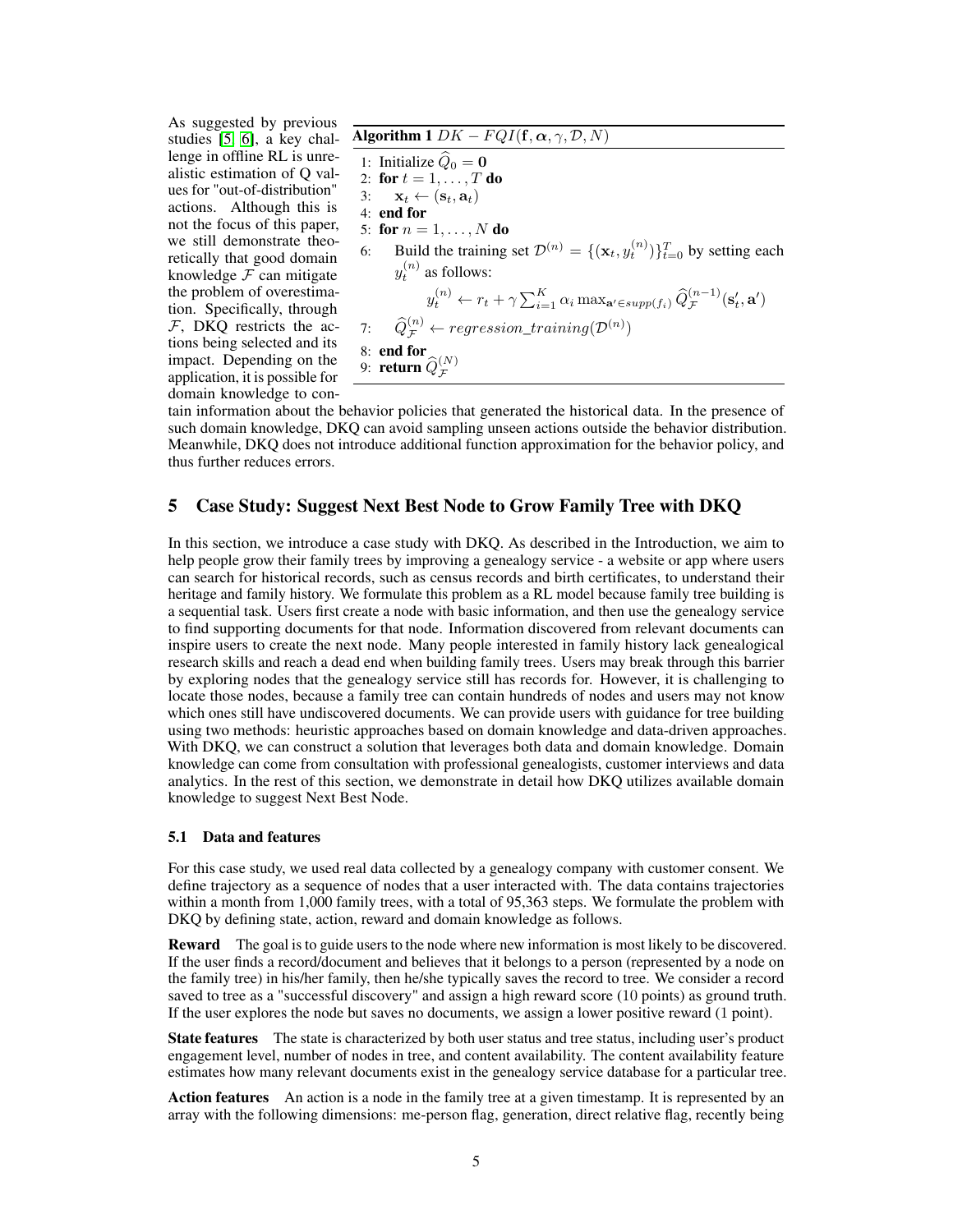interacted, kinship, engagement history, and node status. Me person is the focus person of the tree, which is specified by the user. The me-person flag is a binary feature to indicate whether the node is me-person or not. Generation is the number of generations counted from me person. The direct relative flag indicates whether a node is on the direct line of kinship with me-person, such as parents, grandparents, child, grandchild. The feature "recently being interacted" is a flag to track the last 10 nodes modified by the user. Kinship includes the relationships of the target node with both me-person and recently interacted nodes. Engagement history is the aggregate engagement level of the target node up to a given timestamp. Node status captures the level of information completeness.

#### 5.2 DKQ and baselines

We implemented the Fitted Iteration version of DKQ with CatBoost Regressor [\[22\]](#page-9-4) as the regression model. We chose CatBoost because it is a state-of-the-art ensemble algorithm and is capable of handling tabular data and categorical features.

Domain knowledge To maximize the chance of discovery, we take users' current interest into consideration. Previous analysis suggests that users are likely to continue working on nodes that they recently interacted with and those around the last interacted node. This knowledge partially reflects the behavior policy, which are confirmed by our experimental results shown in the next section. Accordingly, we define domain knowledge as follows:

- $f_1(\mathbf{a}) = 1$  if a is one of the ten recently interacted nodes.
- $f_2(\mathbf{a}) = 1$  if a is within two steps, in terms of kinship, from the ten recently interacted nodes.
- $f_3(\mathbf{a}) = 1$  if a is within three generations around me-person.
- $f_4(\mathbf{a}) = 1$  if  $\mathbf{a}$  is a direct relative of me-person.

Otherwise,  $f_i(\mathbf{a}) = 0$  for  $i = 1, 2, 3, 4$ . Due to page limit, the list of parameter values  $\alpha =$  $[\alpha_1, \alpha_2, \alpha_3, \alpha_4]$  for experiments in Table 1 is included in the Appendix. Note that the available domain knowledge only covers  $f_1$  and  $f_2$ . The corresponding models are listed in line 1, 2, 5 in Table 1. We include  $f_3$  and  $f_4$  (Table 1, line 3, 4, 7-11) as variants to show how different domain knowledge affects the performance.

Table 1: Mean reward on actions where the learned policy agrees/disagrees with the behavior policy

|    | Experiment name                                                        | $R_{+}$ | $R_{-}$ |
|----|------------------------------------------------------------------------|---------|---------|
|    | Ten recently interacted nodes                                          | 13.92   | 7.21    |
| 2  | Around recently interacted nodes                                       | 13.27   | 6.82    |
| 3  | Three generations around me-person                                     | 16.74   | 8.19    |
| 4  | Direct relatives                                                       | 14.91   | 7.91    |
| 5  | Ten recently interacted nodes OR Around recently interacted nodes      | 14.04   | 7.26    |
| 6  | Ten recently interacted nodes OR Three generations around me-person    | 15.27   | 7.75    |
| 7  | Ten recently interacted nodes OR Direct relatives                      | 14.97   | 7.59    |
| 8  | Around recently interacted nodes OR Three generations around me-person | 14.84   | 7.72    |
| 9  | Around recently interacted nodes OR Direct relatives                   | 14.83   | 7.63    |
| 10 | Three generations around me-person OR Direct relatives                 | 15.50   | 7.93    |
| 11 | Ten recently interacted nodes OR Around recently interacted nodes OR   | 14.79   | 7.68    |
|    | Direct relatives                                                       |         |         |
| 12 | All nodes                                                              | 15.91   | 7.85    |
| 13 | Last interacted node (baseline)                                        | 8.41    | 8.13    |

Baselines We consider two baselines: Last Interacted Node (Table 1, line 13) and Q Learning Without Domain Knowledge (Table 1, line 12). The first one is a rule-based approach. Intuitively, it is safer, because it rarely recommends a node far from customer intent. However, it follows the user behavior and is not driven by the defined success metric. On the other hand, the second baseline is completely data-driven with no human guidance. It may result in worse online performance due to too many unseen actions and unrealistic value estimates in offline training.

#### 5.3 Evaluation and results

The evaluation of offline RL is a well-known challenge, because the learned policy has not been rolled out online and the test data is still from the behavioral policy. The expected average reward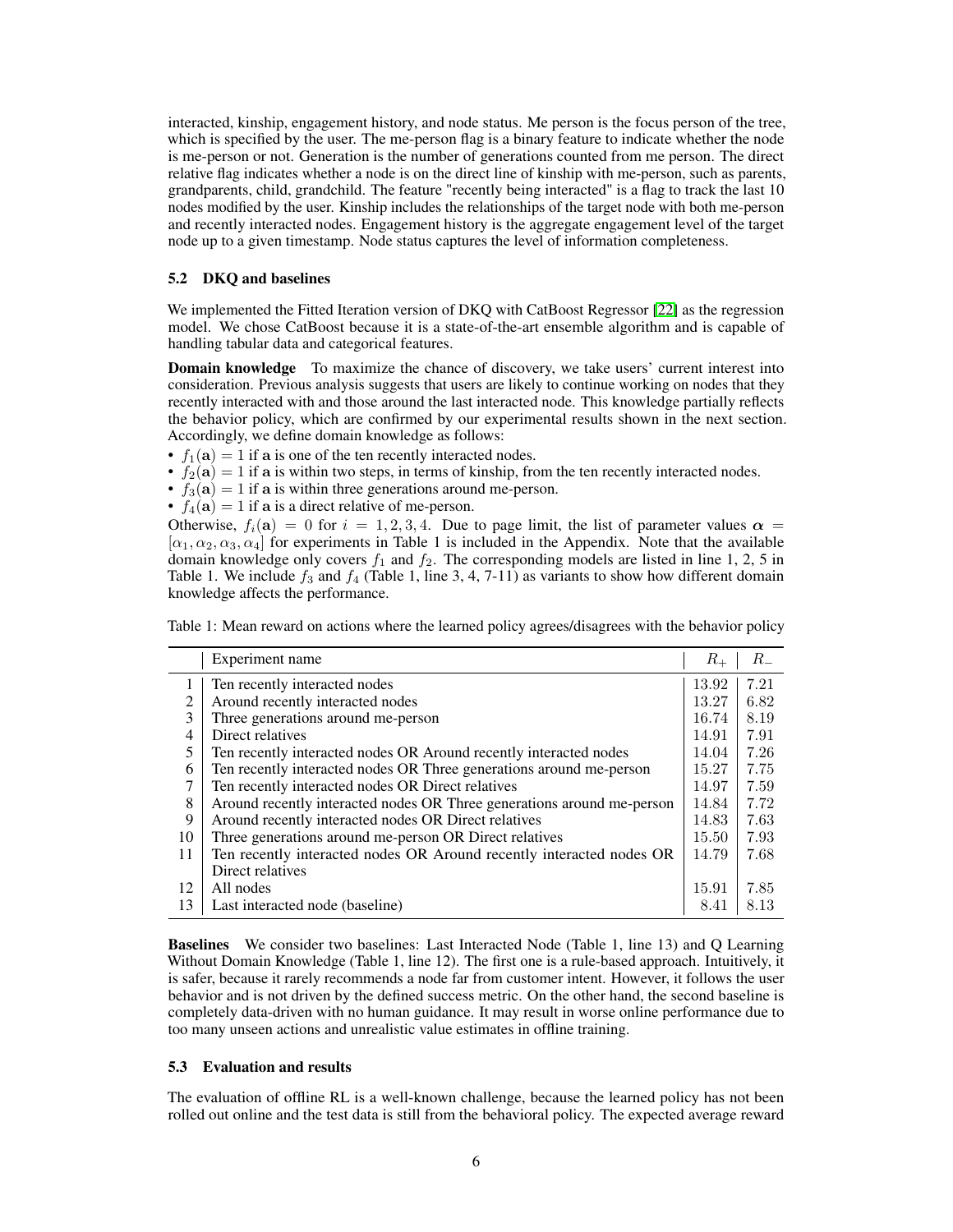of the learned policy  $\hat{\pi}$  defined as  $V(\hat{\pi}) = \frac{1}{T} \sum_{t=1}^{T} \mathbb{E}_{s \sim \mathcal{D}_t} [r(\mathbf{s}_t, \hat{\pi}(\mathbf{s}_t))]$  is impossible to estimate, where  $\mathcal{D}_t$  is the marginal distribution of data at step t. Moreover, for this speci is not feasible to collect data using some randomized policy. Inspired by [\[23\]](#page-9-5), we simplify this estimator as the mean reward on actions where the model agrees with the data, represented by  $R_{+}$  $\frac{1}{T} \sum_{t=1}^T \mathbb{I}_{\mathbf{a}_t = \widehat{\pi}(\mathbf{s}_t)} r(\mathbf{s}_t, \mathbf{a}_t)$ . Similarly, we define  $R_- = \frac{1}{T} \sum_{t=1}^T \mathbb{I}_{\mathbf{a}_t \neq \widehat{\pi}(\mathbf{s}_t)} r(\mathbf{s}_t, \mathbf{a}_t)$ . Intuitively, the idea is to associate the difference between the beha outcome, which is the reward or discoveries in our case. The learned policy is expected to recommend high-reward actions in the behavioral data and deviate from low- or no-reward actions. If the learned policy  $\hat{\pi}$  is good, the reward should be high on actions where the behavior policy agrees with  $\hat{\pi}$ , and low on actions where the behavior policy disagrees with  $\hat{\pi}$ . Thus we examine if each learned policy has a high  $R_+$  and a low  $R_-$  as shown in Table 1.

Figure 1 shows: 1. Considering "ratio of rewards", all data driven algorithms are evidently better than the rule-based baseline. 2. The "percentage of actions agreed" of rule-based baseline is substantially larger than others. This also verifies that the domain knowledge partially reflects the behavior policy. 3. The data driven models have similar performance with respect to "ratio of rewards", but differ in the "percentage of actions agreed". The baseline without domain knowledge represented by "All nodes" show only about 5% agreement with the data, which is caused by a large number of out-of-distribution actions. The three variants guided by domain knowledge, "Ten recently interacted nodes", "Around recently interacted nodes" and "Ten recently interacted nodes OR Around recently interacted nodes", hold the highest "percentage of actions agreed" and relatively high "ratio of rewards". Therefore, policies generated from these three variants better balance issue of unseen data and predicted reward.



Figure 1: The ratio  $R_{+}/R_{-}$  and the proportion of the observed data agreed the learned policy.

## 6 Experiments on Benchmark Dataset

In this section, we further demonstrate the benefits of DKQ with a classic control problem, Acrobot [\[24,](#page-9-6) [25\]](#page-9-7). The acrobot system includes a two-link pendulum that hangs downwards initially. The goal is to swing the end of the lower link above a given height. Acrobot has a continuous state space with six dimensions, including  $sin()$  and  $cos()$  of the two joint angles and the joint angular velocities. There are three possible actions, which are applying -1, 0, or +1 torque on the joint between the two pendulum links. Reward is 0 for reaching the goal and -1 otherwise. We conducted experiments using the Intel Coach library (Apache License 2.0) [\[26\]](#page-9-8) on an AWS r5a.2xlarge CPU instance.

#### 6.1 DKQ with random action sampling and BCQ

For DKQ, each Q-update maximizes over a subset of actions that are pre-determined by domain knowledge. Since we do not have the domain knowledge for the Acrobot problem, we define the support of  $f_i$  in Equation (2) as a set of two random actions drawn from the three possible actions (-1, 0, 1). Both K and  $\alpha$  are set to 1. This formulation becomes a Markov decision process with stochastic action sets as described in [\[27\]](#page-9-9). Work in [\[27\]](#page-9-9) suggests that Q-learning with sampled action sets will converge to the optimal Q-function. We compare DKQ with random action sampling to BCQ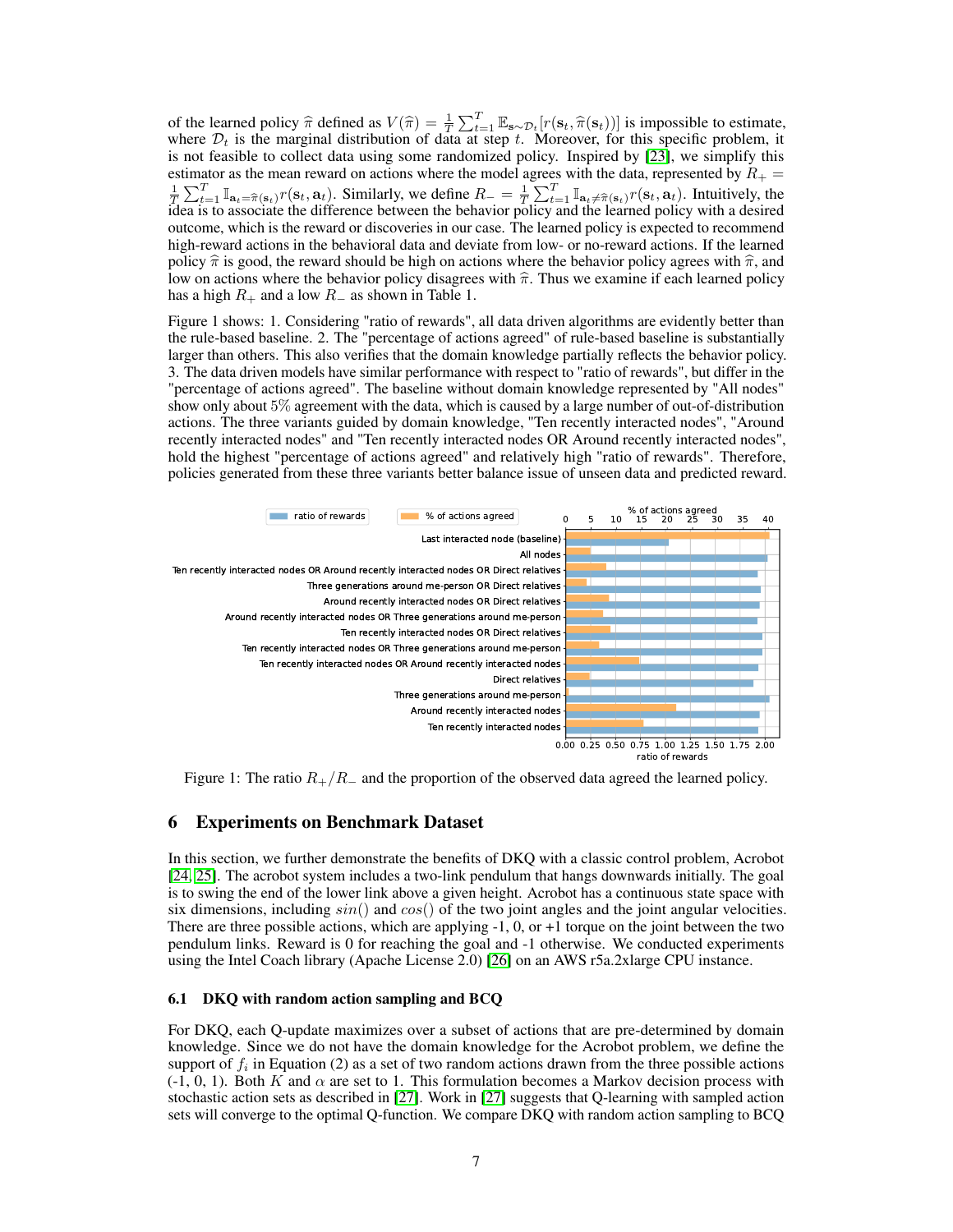mentioned in Section [2.](#page-1-0) BCQ restricts the action space by training a generative model to produce only actions that were seen before [\[5\]](#page-8-4). Action sampling in BCQ forces the offline agent to stay close to the previous behavioral policy. Both DKQ and BCQ in this experiment employed Double DQN [\[28\]](#page-9-10) for function approximation. The same neural network parameters were used in both methods. In comparison to DKQ, there are two potential issues with applying approaches like BCQ in practice. Training a model to emulate the behavioral policy may introduce additional approximation errors and will increase computation time [\[7,](#page-8-6) [29\]](#page-9-11). Although certain choices of the generative model for estimating behavioral policies, such as autoregressive models, have been shown to perform better, they may be even slower and require extra engineering effort to speed up [\[7\]](#page-8-6). We examined those two issues by evaluating the computation time and the performance of BCQ and DKQ with random action sampling. We assess the performance using two off-policy evaluation estimators, namely weighted importance sampling [\[30\]](#page-9-12) and sequential doubly robust estimator [\[31\]](#page-9-13).

#### 6.2 Results

We used a small and simple dataset containing 30 episodes with an average of 325 transitions per episode. We repeated both BCQ and DKQ 30 times with 100 epochs in each run. The output bias was initialized to -100. We evaluated the wall time for every 100 epochs and the best-performing agent of each run. As shown in Figure 2, the performances of BCQ and DKQ with random action sampling are comparable for both weighted importance sampling and sequential doubly robust estimators. However, DKQ with random action sampling is 4.5 times faster. The median computation time is 353 seconds and 77 seconds for BCQ and DKQ, respectively.



Figure 2: Comparison between BCQ and DKQ with random action sampling using weighted importance sampling and sequential doubly robust off-policy estimators.

Although the computation time depends on implementation and device, BCQ has been shown previously to be much slower than DQN [\[29\]](#page-9-11). Given the substantial speed difference between BCQ and DKQ with random action sampling on such a small and simple benchmark set, we expect DKQ to be a more efficient offline RL framework than BCQ and similar methods in real-world applications. Real-world data is more complex and scaling up is typically needed, but optimization can be expensive. Further, companies usually have domain knowledge about their product and services, which may help break the trade-off between training time and performance.

## 7 Conclusions

This paper aims to further bridge the gap between offline RL and broad real-world applications in the presence of domain knowledge. We propose a framework, Domain Knowledge guided Q learning (DKQ), that flexibly incorporates domain knowledge into offline policy learning. We not only theoretically study the properties of DKQ in the tabular setting, but also provide a real-world case study, which applies DKQ to help users with family tree building for the first time. The results show that DKQ lowers the risk of overestimation on unseen data while preserving high offline performance. A potential issue is that DKQ relies on domain knowledge, regardless of the knowledge quality. Nevertheless, our findings suggest that DKQ is sound from the RL perspective and it is an effective and efficient method for real-world applications where domain knowledge is readily available.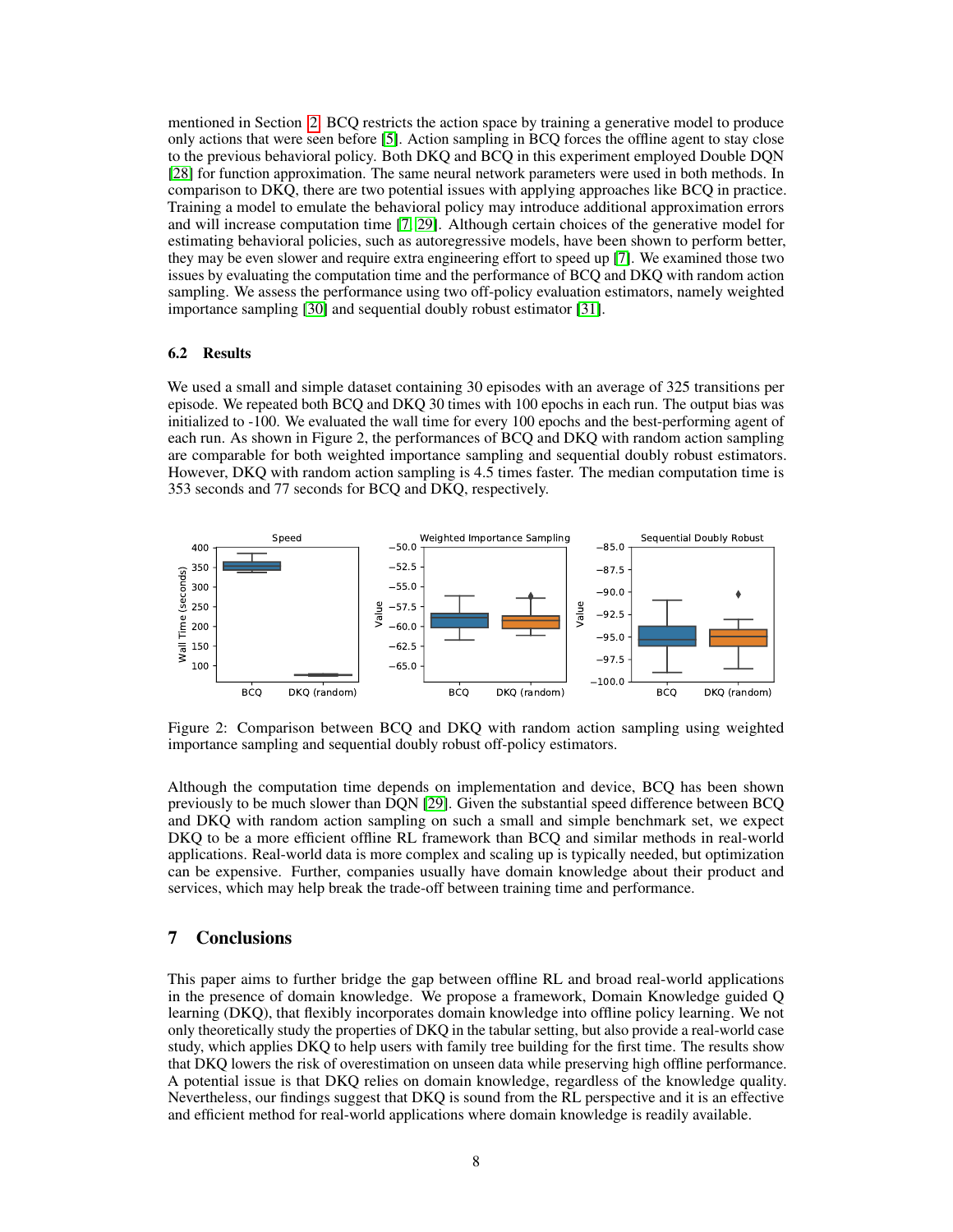# **References**

- <span id="page-8-0"></span>[1] Floris den Hengst, Eoin Martino Grua, Ali el Hassouni, and Mark Hoogendoorn. Reinforcement learning for personalization: A systematic literature review. *Data Science*, 3(2):107–147, 2020.
- <span id="page-8-1"></span>[2] Jun Hou, Hua Li, Jinwen Hu, Chunhui Zhao, Yaning Guo, Sijia Li, and Quan Pan. A review of the applications and hotspots of reinforcement learning. In *2017 IEEE International Conference on Unmanned Systems (ICUS)*, pages 506–511, 2017.
- <span id="page-8-2"></span>[3] Aviral Kumar, Justin Fu, Matthew Soh, George Tucker, and Sergey Levine. Stabilizing off-policy q-learning via bootstrapping error reduction. In *Advances in Neural Information Processing Systems*, volume 32, 2019.
- <span id="page-8-3"></span>[4] Sergey Levine, Aviral Kumar, George Tucker, and Justin Fu. Offline reinforcement learning: Tutorial, review, and perspectives on open problems. *arXiv preprint arXiv:2005.01643*, 2020.
- <span id="page-8-4"></span>[5] Scott Fujimoto, David Meger, and Doina Precup. Off-policy deep reinforcement learning without exploration. In *Proceedings of the 36th International Conference on Machine Learning*, volume 97 of *Proceedings of Machine Learning Research*, pages 2052–2062, 2019.
- <span id="page-8-5"></span>[6] Aviral Kumar, Aurick Zhou, George Tucker, and Sergey Levine. Conservative q-learning for offline reinforcement learning. In *Advances in Neural Information Processing Systems*, volume 33, pages 1179–1191, 2020.
- <span id="page-8-6"></span>[7] Seyed Kamyar Seyed Ghasemipour, Dale Schuurmans, and Shixiang Shane Gu. Emaq: Expected-max q-learning operator for simple yet effective offline and online RL. *arXiv preprint arXiv:2007.11091*, 2020.
- <span id="page-8-7"></span>[8] Aaron Sonabend, Junwei Lu, Leo Anthony Celi, Tianxi Cai, and Peter Szolovits. Expertsupervised reinforcement learning for offline policy learning and evaluation. In *Advances in Neural Information Processing Systems*, volume 33, pages 18967–18977, 2020.
- <span id="page-8-8"></span>[9] Michael Fire, Thomas Chesney, and Yuval Elovici. Quantitative analysis of genealogy using digitised family trees. *arXiv preprint arXiv:1408.5571*, 2014.
- [10] Kinga Marton, Katalin Nagy, and Alin Suciu. Collaborative genealogy tree in the cloud. In *2013 11th RoEduNet International Conference*, pages 1–5, 2013.
- <span id="page-8-9"></span>[11] James P Philips and Nasseh Tabrizi. Historical document processing: Historical document processing: A survey of techniques, tools, and trends. *arXiv preprint arXiv:2002.06300*, 2020.
- <span id="page-8-10"></span>[12] Paul Covington, Jay Adams, and Emre Sargin. Deep neural networks for youtube recommendations. In *Proceedings of the 10th ACM Conference on Recommender Systems*, RecSys '16, page 191–198, 2016.
- [13] Lihong Li, Remi Munos, and Csaba Szepesvari. Toward minimax off-policy value estimation. In *Proceedings of the 18th International Conference on Artificial Intelligence and Statistics (AISTATS)*, 2015.
- <span id="page-8-11"></span>[14] Yifan Wu, George Tucker, and Ofir Nachum. Behavior regularized offline reinforcement learning. *arXiv preprint arXiv:1911.11361*, 2019.
- <span id="page-8-12"></span>[15] Scott Fujimoto, Herke van Hoof, and David Meger. Addressing function approximation error in actor-critic methods. In *Proceedings of the 35th International Conference on Machine Learning*, volume 80 of *Proceedings of Machine Learning Research*, pages 1587–1596, 2018.
- <span id="page-8-13"></span>[16] Rishabh Agarwal, Dale Schuurmans, and Mohammad Norouzi. An optimistic perspective on offline reinforcement learning. In *Proceedings of the 37th International Conference on Machine Learning*, volume 119 of *Proceedings of Machine Learning Research*, pages 104–114, 2020.
- <span id="page-8-14"></span>[17] Peter L. Bartlett and Ambuj Tewari. Regal: A regularization based algorithm for reinforcement learning in weakly communicating mdps. In *Proceedings of the Twenty-Fifth Conference on Uncertainty in Artificial Intelligence*, UAI '09, page 35–42, 2009.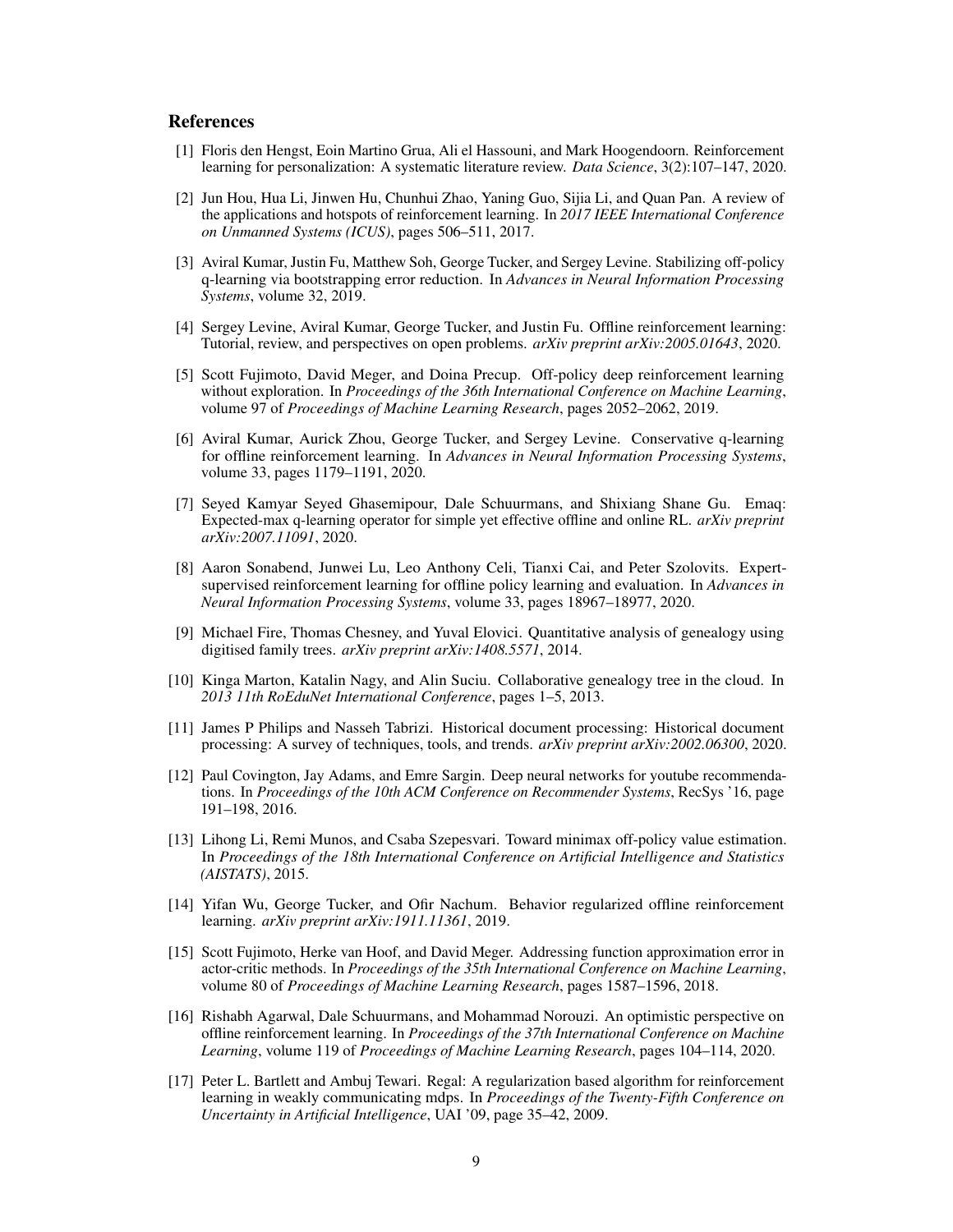- <span id="page-9-0"></span>[18] Andrew Silva and Matthew Gombolay. Neural-encoding human experts' domain knowledge to warm start reinforcement learning. *arXiv preprint arXiv:1902.06007*, 2019.
- <span id="page-9-1"></span>[19] Damien Ernst, Pierre Geurts, and Louis Wehenkel. Tree-based batch mode reinforcement learning. *Journal of Machine Learning Research*, 6:503–556, 2005.
- <span id="page-9-2"></span>[20] Gerhard Neumann and Jan Peters. Fitted q-iteration by advantage weighted regression. In *Advances in Neural Information Processing Systems*, volume 21, 2009.
- <span id="page-9-3"></span>[21] Justin Fu, Aviral Kumar, Matthew Soh, and Sergey Levine. Diagnosing bottlenecks in deep qlearning algorithms. In *Proceedings of the 36th International Conference on Machine Learning*, volume 97 of *Proceedings of Machine Learning Research*, pages 2021–2030, 2019.
- <span id="page-9-4"></span>[22] Liudmila Prokhorenkova, Gleb Gusev, Aleksandr Vorobev, Anna Veronika Dorogush, and Andrey Gulin. Catboost: unbiased boosting with categorical features. In *Advances in Neural Information Processing Systems*, volume 31, 2018.
- <span id="page-9-5"></span>[23] Omer Gottesman, Fredrik Johansson, Joshua Meier, Jack Dent, Donghun Lee, Srivatsan Srinivasan, Linying Zhang, Yi Ding, David Wihl, Xuefeng Peng, et al. Evaluating reinforcement learning algorithms in observational health settings. *arXiv preprint arXiv:1805.12298*, 2018.
- <span id="page-9-6"></span>[24] Ali Mousavi, Lihong Li, Qiang Liu, and Denny Zhou. Black-box off-policy estimation for infinite-horizon reinforcement learning. In *Proceedings of the Eighth International Conference on Learning Representations*, 2020.
- <span id="page-9-7"></span>[25] Lex Weaver and Nigel Tao. The optimal reward baseline for gradient-based reinforcement learning. In *Proceedings of the Seventeenth Conference on Uncertainty in Artificial Intelligence*, UAI'01, page 538–545, 2001.
- <span id="page-9-8"></span>[26] Itai Caspi, Gal Leibovich, Gal Novik, and Shadi Endrawis. Reinforcement learning coach, 2017. URL <https://doi.org/10.5281/zenodo.1134899>.
- <span id="page-9-9"></span>[27] Craig Boutilier, Alon Cohen, Avinatan Hassidim, Yishay Mansour, Ofer Meshi, Martin Mladenov, and Dale Schuurmans. Planning and learning with stochastic action sets. In *Proceedings of the Twenty-Seventh International Joint Conference on Artificial Intelligence, IJCAI-18*, pages 4674–4682, 2018.
- <span id="page-9-10"></span>[28] Hado van Hasselt, Arthur Guez, and David Silver. Deep reinforcement learning with double q-learning. In *Proceedings of the Thirtieth AAAI Conference on Artificial Intelligence*, AAAI'16, page 2094–2100, 2016.
- <span id="page-9-11"></span>[29] Aayam Kumar Shrestha, Stefan Lee, Prasad Tadepalli, and Alan Fern. Deepaveragers: Offline reinforcement learning by solving derived non-parametric {mdp}s. In *International Conference on Learning Representations*, 2021.
- <span id="page-9-12"></span>[30] Philip Thomas and Emma Brunskill. Data-efficient off-policy policy evaluation for reinforcement learning. In *Proceedings of The 33rd International Conference on Machine Learning*, volume 48 of *Proceedings of Machine Learning Research*, pages 2139–2148, 2016.
- <span id="page-9-13"></span>[31] Nan Jiang and Lihong Li. Doubly robust off-policy value evaluation for reinforcement learning. In *Proceedings of The 33rd International Conference on Machine Learning*, volume 48 of *Proceedings of Machine Learning Research*, pages 652–661, 2016.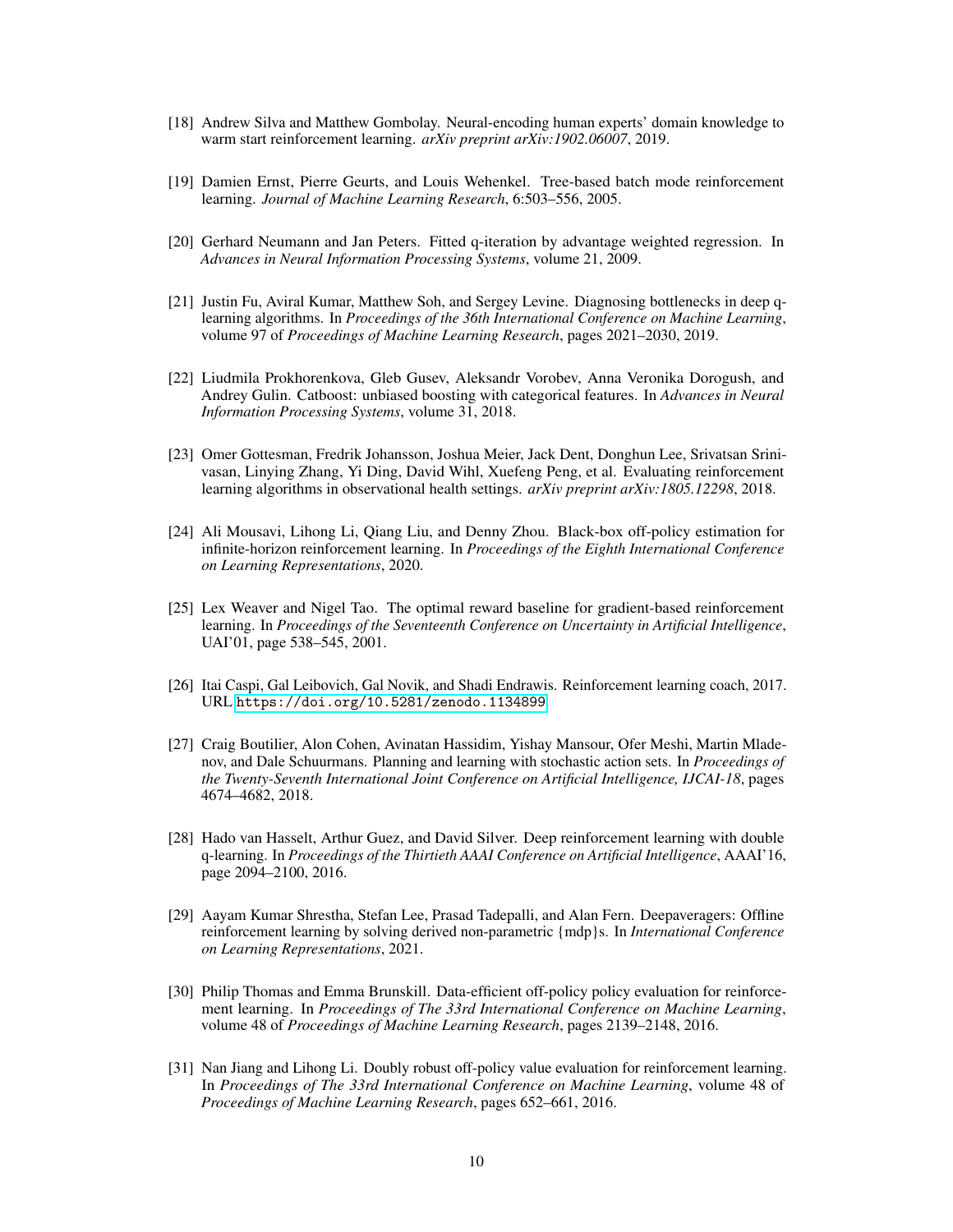# A Proofs

## A.1 Proof of Theorem 1

Proof. 
$$
\forall Q_1, Q_2 : \mathcal{S} \times \mathcal{A} \to \mathbb{R},
$$
  
\n
$$
\|\mathcal{T}_{\mathcal{F}}Q_1 - \mathcal{T}_{\mathcal{F}}Q_2\|_{\infty}
$$
\n(5)

$$
= ||r(\mathbf{s}, \mathbf{a}) + \gamma \mathbb{E}_{\mathbf{s}' \sim P(\mathbf{s}'|\mathbf{s}, \mathbf{a})} \left[ \sum_{i=1}^{K} \alpha_i \max_{\mathbf{a}' \in \text{supp}(f_i)} Q_1(\mathbf{s}', \mathbf{a}') \right]
$$
(6)

$$
-r(\mathbf{s}, \mathbf{a}) - \gamma \mathbb{E}_{\mathbf{s}' \sim P(\mathbf{s}'|\mathbf{s}, \mathbf{a})} \left[ \sum_{i=1}^{K} \alpha_i \max_{\mathbf{a}' \in \text{supp}(f_i)} Q_2(\mathbf{s}', \mathbf{a}') \right] ||_{\infty}
$$
(7)

$$
= \gamma \max_{\mathbf{s}, \mathbf{a}} \left| \mathbb{E}_{\mathbf{s}' \sim P(\mathbf{s}'|\mathbf{s}, \mathbf{a})} \left[ \sum_{i=1}^{K} \alpha_i \max_{\mathbf{a}' \in \text{supp}(f_i)} Q_1(\mathbf{s}', \mathbf{a}') - \sum_{i=1}^{K} \alpha_i \max_{\mathbf{a}' \in \text{supp}(f_i)} Q_2(\mathbf{s}', \mathbf{a}') \right] \right| \tag{8}
$$

$$
\leq \gamma \max_{\mathbf{s}, \mathbf{a}} \mathbb{E}_{\mathbf{s}' \sim P(\mathbf{s}'|\mathbf{s}, \mathbf{a})} \left[ \left| \sum_{i=1}^{K} \alpha_i \max_{\mathbf{a}' \in \text{supp}(f_i)} Q_1(\mathbf{s}', \mathbf{a}') - \sum_{i=1}^{K} \alpha_i \max_{\mathbf{a}' \in \text{supp}(f_i)} Q_2(\mathbf{s}', \mathbf{a}') \right| \right] \tag{9}
$$

$$
= \gamma \max_{\mathbf{s}, \mathbf{a}} \mathbb{E}_{\mathbf{s}' \sim P(\mathbf{s}'|\mathbf{s}, \mathbf{a})} \left[ \left| \sum_{i=1}^{K} \alpha_i \left( \max_{\mathbf{a}' \in \text{supp}(f_i)} Q_1(\mathbf{s}', \mathbf{a}') - \max_{\mathbf{a}' \in \text{supp}(f_i)} Q_2(\mathbf{s}', \mathbf{a}') \right) \right| \right]
$$
(10)

$$
\leq \gamma \max_{\mathbf{s},\mathbf{a}} \mathbb{E}_{\mathbf{s}' \sim P(\mathbf{s}'|\mathbf{s},\mathbf{a})} \bigg[ \sum_{i=1}^{K} \alpha_i \bigg| \max_{\mathbf{a}' \in \text{supp}(f_i)} Q_1(\mathbf{s}',\mathbf{a}') - \max_{\mathbf{a}' \in \text{supp}(f_i)} Q_2(\mathbf{s}',\mathbf{a}') \bigg| \bigg] \tag{11}
$$

$$
\leq \gamma \max_{\mathbf{s}, \mathbf{a}} \mathbb{E}_{\mathbf{s}' \sim P(\mathbf{s}'|\mathbf{s}, \mathbf{a})} \bigg[ \sum_{i=1}^{K} \alpha_i \max_{\mathbf{a}' \in \text{supp}(f_i)} \bigg| Q_1(\mathbf{s}', \mathbf{a}') - Q_2(\mathbf{s}', \mathbf{a}') \bigg| \bigg]
$$
(12)

$$
\leq \gamma \max_{\mathbf{s}, \mathbf{a}} \mathbb{E}_{\mathbf{s}' \sim P(\mathbf{s}'|\mathbf{s}, \mathbf{a})} \bigg[ \sum_{i=1}^{K} \alpha_i \max_{\mathbf{a}' \in \text{supp}(f_i)} \|Q_1 - Q_2\|_{\infty} \bigg]
$$
(13)

$$
=\gamma\sum_{i=1}^{N}\alpha_{i}||Q_{1}-Q_{2}||_{\infty} \tag{14}
$$

$$
=\gamma \|Q_1 - Q_2\|_{\infty} \tag{15}
$$

Step [\(12\)](#page-10-0) is because  $\forall g_1, g_2 : A \rightarrow \mathbb{R}$ , we have

<span id="page-10-4"></span><span id="page-10-3"></span><span id="page-10-2"></span><span id="page-10-1"></span><span id="page-10-0"></span>
$$
|\max_{\mathbf{a}} g_1(\mathbf{a}) - \max_{\mathbf{a}} g_2(\mathbf{a})| \le \max_{\mathbf{a}} |g_1(\mathbf{a}) - g_2(\mathbf{a})|.
$$
 (16)

Specifically, denote  $\mathbf{a}_1 = \arg \max_{\mathbf{a}} g_1(\mathbf{a}), \mathbf{a}_2 = \arg \max_{\mathbf{a}} g_2(\mathbf{a})$ , then we have

$$
\max_{\mathbf{a}} |g_1(\mathbf{a}) - g_2(\mathbf{a})| \ge g_1(\mathbf{a}_1) - g_2(\mathbf{a}_1) \ge g_1(\mathbf{a}_1) - g_2(\mathbf{a}_2) = \max_{\mathbf{a}} g_1(\mathbf{a}) - \max_{\mathbf{a}} g_2(\mathbf{a}) \tag{17}
$$

$$
\max_{\mathbf{a}} |g_2(\mathbf{a}) - g_1(\mathbf{a})| \ge g_2(\mathbf{a}_2) - g_1(\mathbf{a}_2) \ge g_2(\mathbf{a}_2) - g_1(\mathbf{a}_1) = \max_{\mathbf{a}} g_2(\mathbf{a}) - \max_{\mathbf{a}} g_1(\mathbf{a}) \tag{18}
$$

Combine [\(17\)](#page-10-1) and [\(18\)](#page-10-2), we have [\(16\)](#page-10-3).

Step [\(15\)](#page-10-4) is because  $\sum_{i=1}^{K} \alpha_i = 1$ . Thus,  $\mathcal{T}_{\mathcal{F}}$  is a contraction operator, and there exists a unique fixed point denoted as  $Q_{\mathcal{F}}^*$ . And we have  $Q_{\mathcal{F}}^* = \mathcal{T}_{\mathcal{F}} Q_{\mathcal{F}}^*$ .

## A.2 Proof of Theorem 2

*Proof.*

$$
Q_{\mathcal{F}}^*(\mathbf{s}, \mathbf{a}) = \mathcal{T}_{\mathcal{F}} Q_{\mathcal{F}}^*(\mathbf{s}, \mathbf{a}) \tag{19}
$$

$$
= r(\mathbf{s}, \mathbf{a}) + \gamma \mathbb{E}_{\mathbf{s}' \sim P(\mathbf{s}'|\mathbf{s}, \mathbf{a})} \left[ \sum_{i=1}^{K} \alpha_i \max_{\mathbf{a}' \in \text{supp}(f_i)} Q_{\mathcal{F}}^*(\mathbf{s}', \mathbf{a}') \right]
$$
(20)

<span id="page-10-6"></span><span id="page-10-5"></span>
$$
= r(\mathbf{s}, \mathbf{a}) + \gamma \mathbb{E}_{\mathbf{s}' \sim P(\mathbf{s}'|\mathbf{s}, \mathbf{a})} \mathbb{E}_{\mathbf{a}' \sim \pi_{\mathcal{F}}^*(\mathbf{a}'|\mathbf{s}')} \big[ Q_{\mathcal{F}}^*(\mathbf{s}', \mathbf{a}') \big] \tag{21}
$$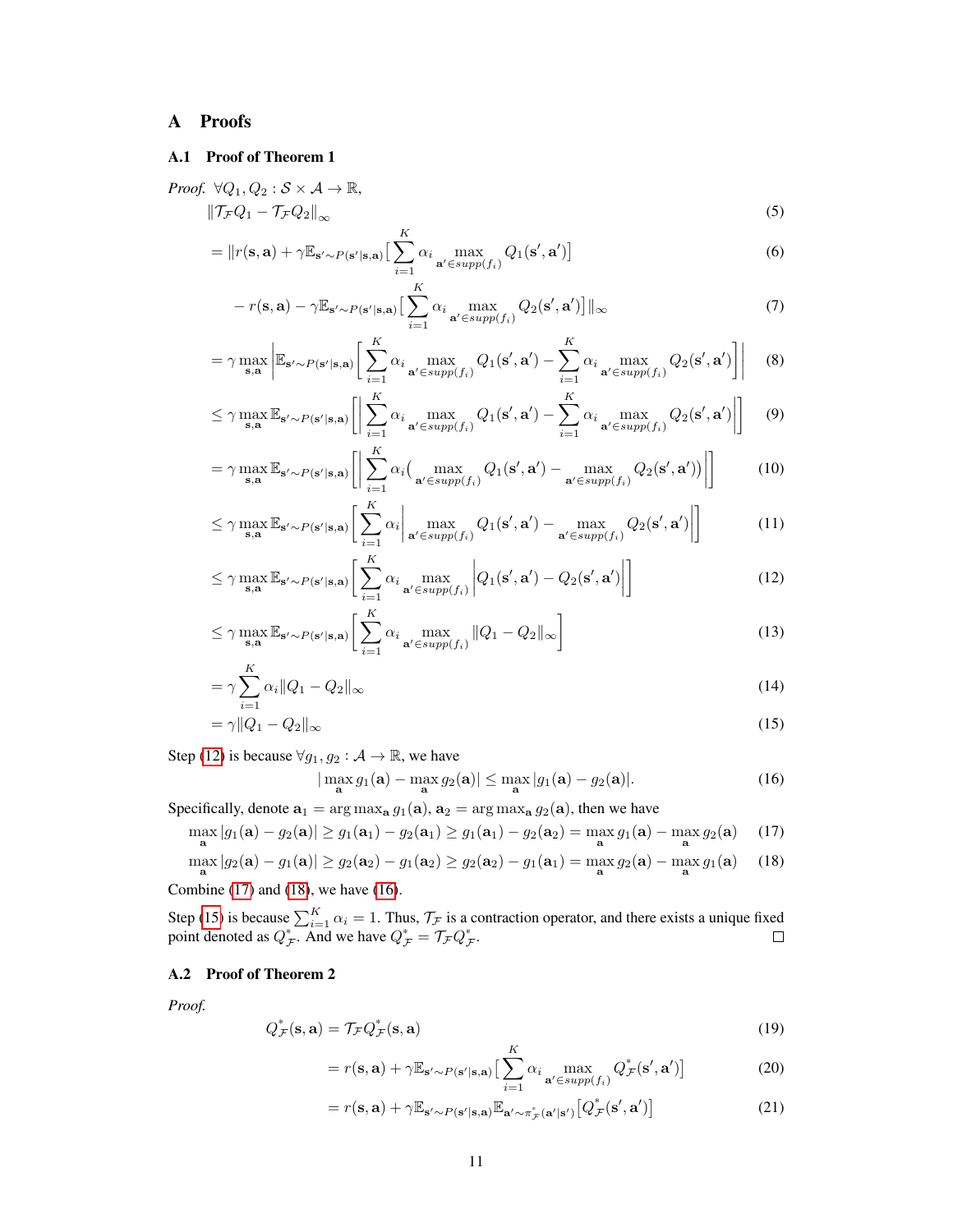Step [\(19\)](#page-10-5) is because  $Q^*_{\mathcal{F}}$  is the fixed point of  $\mathcal{T}_{\mathcal{F}}$ . In step [\(21\)](#page-10-6), we get  $\mathbb{E}_{\mathbf{a}' \sim \pi^*_{\mathcal{F}}(\mathbf{a}'|\mathbf{s}')} [Q^*_{\mathcal{F}}(\mathbf{s}', \mathbf{a}')] =$  $\sum_{i=1}^K \alpha_i \max_{\mathbf{a}' \in supp(f_i)} Q^*_{\mathcal{F}}(\mathbf{s}', \mathbf{a}')$  from the definition of  $\pi^*_{\mathcal{F}}(\cdot | \mathbf{s})$ .

Thus  $Q^*_{\mathcal{F}}$  satisfies the Bellman expectation equation of policy  $\pi^*_{\mathcal{F}}$ . Because the Bellman expectation operator has unique fixed point which is the action-value function of the policy, then  $Q^*_{\mathcal{F}}$  is the action-value function of  $\pi^*_{\mathcal{F}}$ .

#### A.3 Proof of Lemma 1

*Proof.*  $\forall Q_1, Q_2 : \mathcal{S} \times \mathcal{A} \rightarrow \mathbb{R}$  such that  $\forall s \in \mathcal{S}, a \in \mathcal{A}, Q_1(s, a) \leq Q_2(s, a)$ , then we have  $\forall$ s  $\in$   $S$ ,  $a \in A$ ,

$$
\mathcal{T}Q_2(\mathbf{s}, \mathbf{a}) - \mathcal{T}_{\mathcal{F}}Q_1(\mathbf{s}, \mathbf{a}) \tag{22}
$$

$$
= \gamma \mathbb{E}_{\mathbf{s}' \sim P(\mathbf{s}'|\mathbf{s}, \mathbf{a})} \big[ \max_{\mathbf{a}' \in \mathcal{A}} Q_2(\mathbf{s}', \mathbf{a}') \big] - \gamma \mathbb{E}_{\mathbf{s}' \sim P(\mathbf{s}'|\mathbf{s}, \mathbf{a})} \big[ \sum_{i=1}^n \alpha_i \max_{\mathbf{a}' \in \text{supp}(f_i)} Q_1(\mathbf{s}', \mathbf{a}') \big] \tag{23}
$$

$$
= \gamma \mathbb{E}_{\mathbf{s}' \sim P(\mathbf{s}'|\mathbf{s}, \mathbf{a})} \big[ \max_{\mathbf{a}' \in \mathcal{A}} Q_2(\mathbf{s}', \mathbf{a}') - \sum_{i=1}^K \alpha_i \max_{\mathbf{a}' \in \text{supp}(f_i)} Q_1(\mathbf{s}', \mathbf{a}') \big]
$$
(24)

$$
= \gamma \mathbb{E}_{\mathbf{s}' \sim P(\mathbf{s}'|\mathbf{s}, \mathbf{a})} \left[ \sum_{i=1}^{K} \alpha_i \max_{\mathbf{a}' \in \mathcal{A}} Q_2(\mathbf{s}', \mathbf{a}') - \sum_{i=1}^{K} \alpha_i \max_{\mathbf{a}' \in \text{supp}(f_i)} Q_1(\mathbf{s}', \mathbf{a}') \right]
$$
(25)

$$
= \gamma \mathbb{E}_{\mathbf{s}' \sim P(\mathbf{s}'|\mathbf{s}, \mathbf{a})} \Big[ \sum_{i=1}^{K} \alpha_i \big( \max_{\mathbf{a}' \in \mathcal{A}} Q_2(\mathbf{s}', \mathbf{a}') - \max_{\mathbf{a}' \in \text{supp}(f_i)} Q_1(\mathbf{s}', \mathbf{a}') \big) \Big]
$$
(26)

$$
\geq \gamma \mathbb{E}_{\mathbf{s}' \sim P(\mathbf{s}'|\mathbf{s}, \mathbf{a})} \big[ \sum_{i=1}^{K} \alpha_i \big( \max_{\mathbf{a}' \in \mathcal{A}} Q_1(\mathbf{s}', \mathbf{a}') - \max_{\mathbf{a}' \in \text{supp}(f_i)} Q_1(\mathbf{s}', \mathbf{a}') \big) \big]
$$
(27)

$$
\geq 0\tag{28}
$$

Step [\(25\)](#page-11-0) is because  $\sum_{i=1}^{K} \alpha_i = 1$  and  $\alpha_i \ge 0$ . Step [\(27\)](#page-11-1) is because the  $Q_1(\mathbf{s}, \mathbf{a}) \leq Q_2(\mathbf{s}, \mathbf{a})$  ( $\forall \mathbf{s}, \mathbf{a}$ ). In step [\(28\)](#page-11-2),  $supp(f_i) \subseteq A$ , thus  $\forall s' \in S$ ,  $max_{\mathbf{a}' \in A} Q_1(\mathbf{s}', \mathbf{a}') \ge max_{\mathbf{a}' \in supp(f_i)} Q_1(\mathbf{s}', \mathbf{a}')$ . Therefore,  $\forall$ **s**,  $\mathbf{a}$ ,  $\mathcal{T}_{\mathcal{F}}Q_1(\mathbf{s}, \mathbf{a}) \leq \mathcal{T}Q_2(\mathbf{s}, \mathbf{a})$ .  $\Box$ 

#### A.4 Proof of Theorem 3

*Proof.* Let  $(T)^n$  and  $(T^{\text{F}})^n$  respectively denote applying T and  $T^{\text{F}}$  by n times. If for some  $n \in \mathbb{N}$ ,  $\forall$ **s**  $\in \mathcal{S}$ ,  $\mathbf{a} \in \mathcal{A}$ ,  $(\mathcal{T}_{\mathcal{F}})^n Q(\mathbf{s}, \mathbf{a}) \leq (\mathcal{T})^n Q(\mathbf{s}, \mathbf{a})$ , then we have

$$
(\mathcal{T}_{\mathcal{F}})^{n+1} Q(\mathbf{s}, \mathbf{a}) = \mathcal{T}_{\mathcal{F}}((\mathcal{T}_{\mathcal{F}})^n Q(\mathbf{s}, \mathbf{a})) \tag{29}
$$

<span id="page-11-3"></span><span id="page-11-2"></span><span id="page-11-1"></span><span id="page-11-0"></span>
$$
\leq \mathcal{T}((\mathcal{T})^n Q(\mathbf{s}, \mathbf{a})) \tag{30}
$$

<span id="page-11-4"></span>
$$
= (\mathcal{T})^{n+1} Q(\mathbf{s}, \mathbf{a}), \tag{31}
$$

where [\(30\)](#page-11-3) is from Lemma 1.

And because  $(\mathcal{T}_{\mathcal{F}})^0 Q(\mathbf{s}, \mathbf{a}) \leq (\mathcal{T})^0 Q(\mathbf{s}, \mathbf{a})$ , through induction, we have that  $\forall \mathbf{s} \in \mathcal{S}, \mathbf{a} \in \mathcal{A}, \forall n \in \mathbb{N}$ ,

$$
(\mathcal{T}_{\mathcal{F}})^n Q(\mathbf{s}, \mathbf{a}) \le (\mathcal{T})^n Q(\mathbf{s}, \mathbf{a}).\tag{32}
$$

We know that  $\lim_{n\to\infty} (\mathcal{T}_{\mathcal{F}})^n Q = Q_{\mathcal{F}}^*$  and  $\lim_{n\to\infty} (\mathcal{T})^n Q = Q^*$ . Thus, let  $n\to\infty$  on both sides of inequality [\(32\)](#page-11-4), we get  $Q^*_{\mathcal{F}}(\mathbf{s}, \mathbf{a}) \le Q^*(\mathbf{s}, \mathbf{a})$  ( $\forall \mathbf{s}, \mathbf{a}$ ).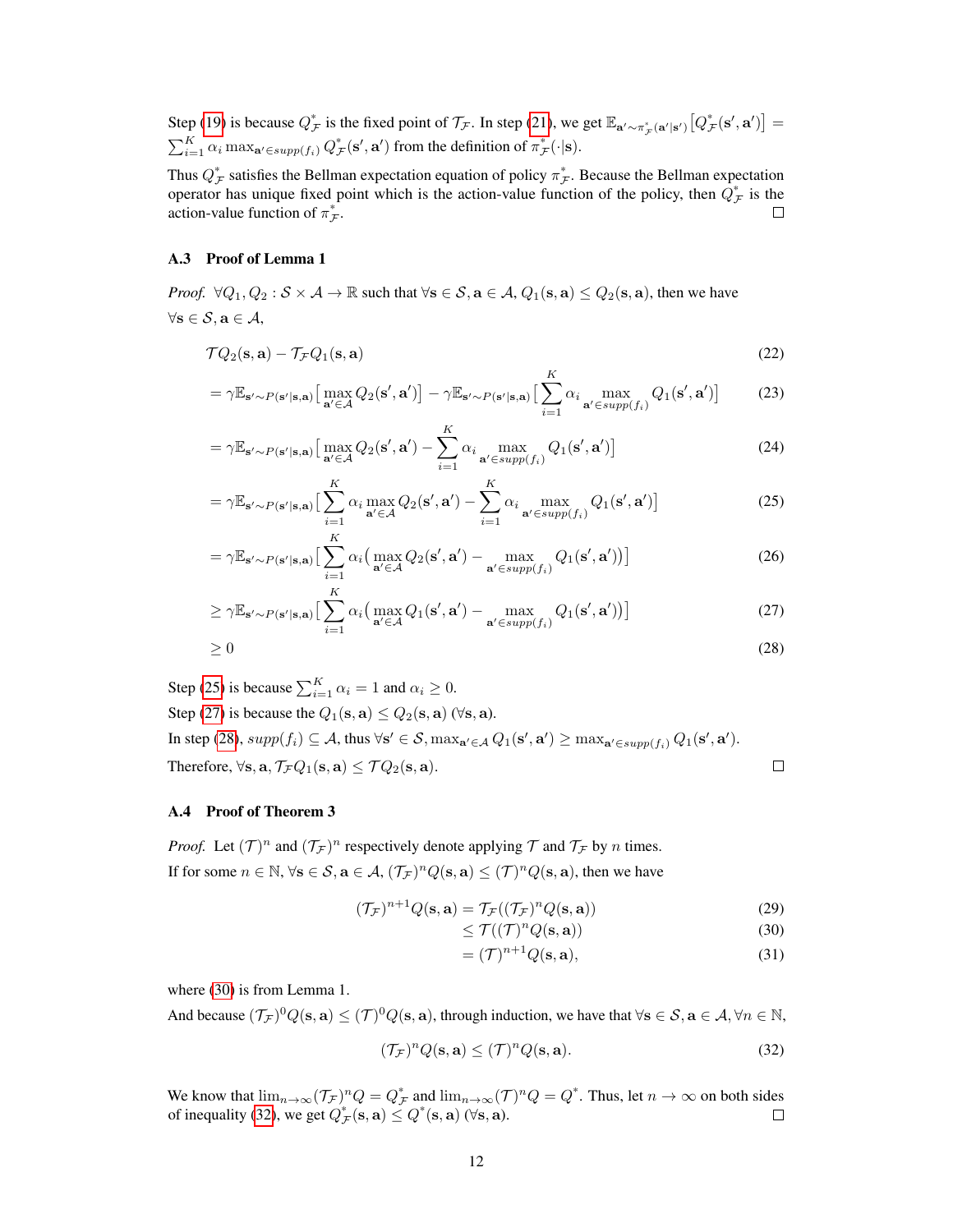#### A.5 Proof of Theorem 4

*Proof.* The proof is very similar to the proof of Theorem 3.5 of EMaQ [\[7\]](#page-8-6). According to the proof of Theorem 1,  $\forall Q_1, Q_2$ , we have  $\|\mathcal{T}_{\mathcal{F}} Q_1 - \mathcal{T}_{\mathcal{F}} Q_2\|_{\infty} \leq \gamma \|Q_1 - Q_2\|_{\infty}$ . Thus,

$$
\begin{aligned} ||(\mathcal{T}_{\mathcal{F}})^{n+1}Q - (\mathcal{T}_{\mathcal{F}})^nQ||_{\infty} &= ||\mathcal{T}_{\mathcal{F}}((\mathcal{T}_{\mathcal{F}})^nQ) - \mathcal{T}_{\mathcal{F}}((\mathcal{T}_{\mathcal{F}})^{n-1}Q)||_{\infty} \\ &\leq \gamma ||(\mathcal{T}_{\mathcal{F}})^nQ - (\mathcal{T}_{\mathcal{F}})^{n-1}Q||_{\infty} \\ &\leq \gamma^2 ||(\mathcal{T}_{\mathcal{F}})^{n-1}Q - (\mathcal{T}_{\mathcal{F}})^{n-2}Q||_{\infty} \\ &\dots \\ &\leq \gamma^n ||(\mathcal{T}_{\mathcal{F}})Q - Q||_{\infty} .\end{aligned}
$$

That is,  $\forall Q : \mathcal{S} \times \mathcal{A} \rightarrow \mathbb{R}, n \in \mathbb{N}$ , we have

$$
\|(\mathcal{T}_\mathcal{F})^{n+1}Q - (\mathcal{T}_\mathcal{F})^nQ\|_\infty \le \gamma^n \|\mathcal{T}_\mathcal{F}Q - Q\|_\infty. \tag{33}
$$

Similarly,  $\forall Q : S \times A \rightarrow \mathbb{R}, n \in \mathbb{N}$ , we have

<span id="page-12-2"></span>
$$
\|(\mathcal{T})^{n+1}Q - (\mathcal{T})^nQ\|_{\infty} \le \gamma^n \|\mathcal{T}Q - Q\|_{\infty}.
$$
\n(34)

Then we derive both parts of the bound separately. We will prove that  $||Q^*_{\mathcal{F}} - Q^*||_{\infty} \le \frac{\gamma}{1-\gamma} \sum_{i=1}^K \alpha_i \max_{\mathbf{s}} \Delta_{\mathcal{F},i}(\mathbf{s})$  in Part 1, and prove  $||Q^*_{\mathcal{F}} - Q^*||_{\infty} \le \frac{\gamma}{1-\gamma} \sum_{i=1}^K \alpha_i \max_{\mathbf{s}} \Delta_{\mathcal$ Part 2.

**Part 1:** Proof of  $||Q^*_{\mathcal{F}} - Q^*||_{\infty} \le \frac{\gamma}{1-\gamma} \sum_{i=1}^K \alpha_i \max_{\mathbf{s}} \Delta_{\mathcal{F},i}(\mathbf{s}).$ 

$$
||Q_{\mathcal{F}}^* - Q^*||_{\infty} = ||Q_{\mathcal{F}}^* - \lim_{n \to \infty} (\mathcal{T})^n Q_{\mathcal{F}}^*||_{\infty}
$$
\n(35)

$$
= \|\lim_{n \to \infty} \left(Q_{\mathcal{F}}^* - (\mathcal{T})^n Q_{\mathcal{F}}^*\right)\|_{\infty} \tag{36}
$$

$$
= \|\lim_{n \to \infty} \sum_{k=0}^{n-1} \left( (\mathcal{T})^k Q_{\mathcal{F}}^* - (\mathcal{T})^{k+1} Q_{\mathcal{F}}^* \right) \|_{\infty} \tag{37}
$$

$$
= \|\sum_{k=0}^{\infty} \left( (\mathcal{T})^k Q_{\mathcal{F}}^* - (\mathcal{T})^{k+1} Q_{\mathcal{F}}^* \right) \|_{\infty} \tag{38}
$$

$$
\leq \sum_{k=0}^{\infty} \|(\mathcal{T})^k Q_{\mathcal{F}}^* - (\mathcal{T})^{k+1} Q_{\mathcal{F}}^*\|_{\infty} \tag{39}
$$

$$
\leq \sum_{k=0}^{\infty} \gamma^k \| Q_{\mathcal{F}}^* - \mathcal{T} Q_{\mathcal{F}}^* \|_{\infty} \tag{40}
$$

$$
=\frac{1}{1-\gamma}||Q_{\mathcal{F}}^* - \mathcal{T}Q_{\mathcal{F}}^*||_{\infty} \tag{41}
$$

<span id="page-12-1"></span><span id="page-12-0"></span>(42)

Step [\(35\)](#page-12-0) is because  $\lim_{n\to\infty} (T)^n Q_{\mathcal{F}}^* = Q^*$ . Step [\(40\)](#page-12-1) is from [\(34\)](#page-12-2).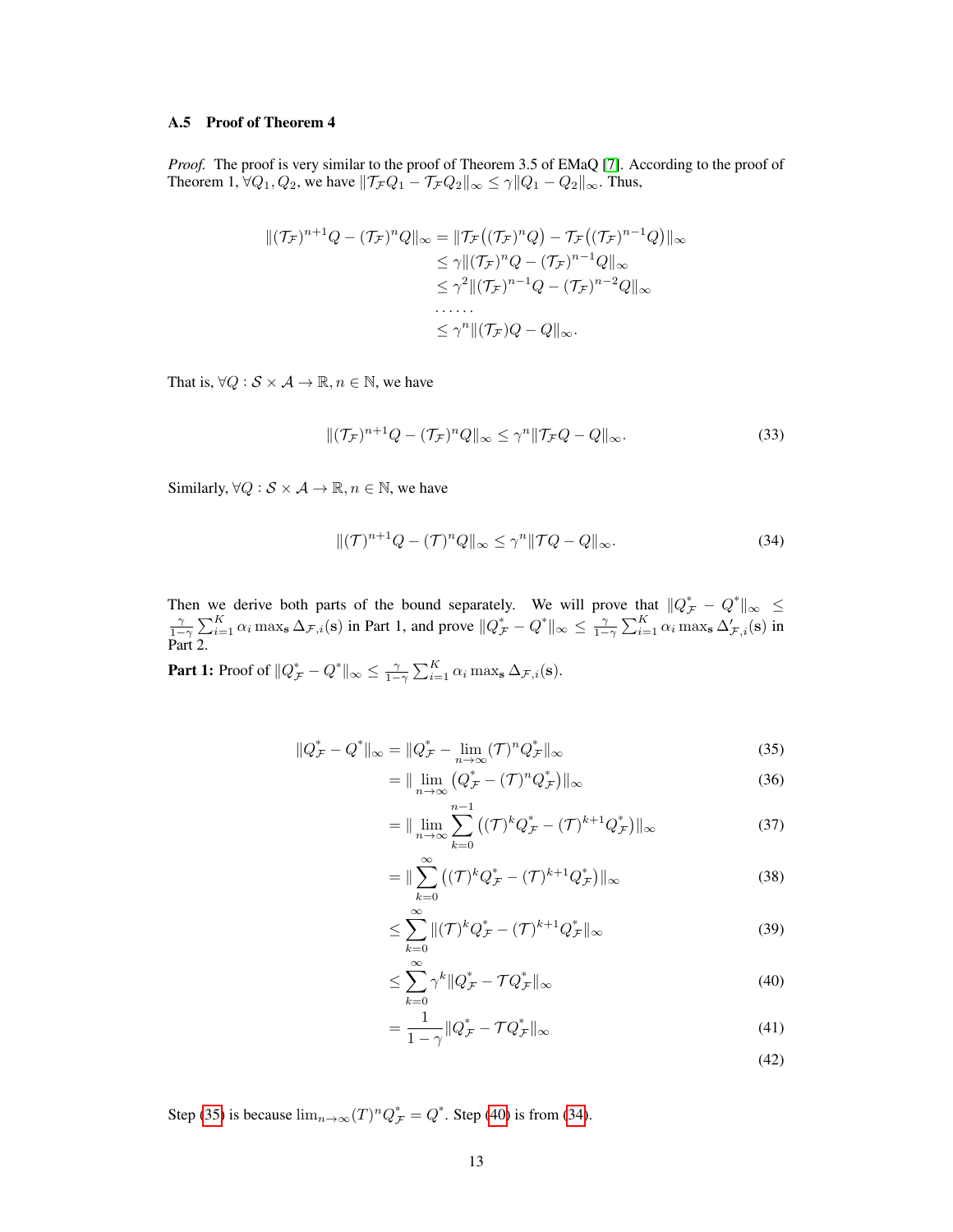Then because  $Q_{\mathcal{F}}^*$  is the fixed point of  $\mathcal{T}_{\mathcal{F}}$ ,

$$
||Q_{\mathcal{F}}^* - Q^*||_{\infty} \le \frac{1}{1 - \gamma} ||Q_{\mathcal{F}}^* - \mathcal{T}Q_{\mathcal{F}}^*||_{\infty}
$$
\n(43)

$$
=\frac{1}{1-\gamma} \|\mathcal{T}_{\mathcal{F}} Q_{\mathcal{F}}^* - \mathcal{T} Q_{\mathcal{F}}^*\|_{\infty} \tag{44}
$$

<span id="page-13-0"></span>
$$
= \frac{1}{1-\gamma} \max_{\mathbf{s}, \mathbf{a}} |\mathcal{T}_{\mathcal{F}} Q_{\mathcal{F}}^*(\mathbf{s}, \mathbf{a}) - \mathcal{T} Q_{\mathcal{F}}^*(\mathbf{s}, \mathbf{a})|
$$
(45)

$$
= \frac{1}{1-\gamma} \max_{\mathbf{s}, \mathbf{a}} \left( \mathcal{T} Q_{\mathcal{F}}^*(\mathbf{s}, \mathbf{a}) - \mathcal{T}_{\mathcal{F}} Q_{\mathcal{F}}^*(\mathbf{s}, \mathbf{a}) \right)
$$
(46)

$$
= \frac{1}{1-\gamma} \max_{\mathbf{s}, \mathbf{a}} \left( \gamma \mathbb{E}_{\mathbf{s}'} \big[ \max_{\mathbf{a}' \in \mathcal{A}} Q_{\mathcal{F}}^*(\mathbf{s}', \mathbf{a}') \big] - \gamma \mathbb{E}_{\mathbf{s}'} \big[ \sum_{i=1}^K \alpha_i \max_{\mathbf{a}' \in \text{supp}(f_i)} Q_{\mathcal{F}}^*(\mathbf{s}', \mathbf{a}') \big] \right) (47)
$$

$$
= \frac{\gamma}{1-\gamma} \max_{\mathbf{s},\mathbf{a}} \mathbb{E}_{\mathbf{s}'} \big[ \max_{\mathbf{a}' \in \mathcal{A}} Q_{\mathcal{F}}^*(\mathbf{s}',\mathbf{a}') - \sum_{i=1}^K \alpha_i \max_{\mathbf{a}' \in \text{supp}(f_i)} Q_{\mathcal{F}}^*(\mathbf{s}',\mathbf{a}') \big]
$$
(48)

$$
= \frac{\gamma}{1-\gamma} \max_{\mathbf{s}, \mathbf{a}} \mathbb{E}_{\mathbf{s}'} \big[ \sum_{i=1}^{K} \alpha_i \max_{\mathbf{a}' \in \mathcal{A}} Q_{\mathcal{F}}^*(\mathbf{s}', \mathbf{a}') - \sum_{i=1}^{K} \alpha_i \max_{\mathbf{a}' \in \text{supp}(f_i)} Q_{\mathcal{F}}^*(\mathbf{s}', \mathbf{a}') \big] \qquad (49)
$$

$$
= \frac{\gamma}{1-\gamma} \max_{\mathbf{s}, \mathbf{a}} \mathbb{E}_{\mathbf{s}'} \big[ \sum_{i=1}^{K} \alpha_i \big( \max_{\mathbf{a}' \in \mathcal{A}} Q_{\mathcal{F}}^*(\mathbf{s}', \mathbf{a}') - \max_{\mathbf{a}' \in \text{supp}(f_i)} Q_{\mathcal{F}}^*(\mathbf{s}', \mathbf{a}') \big) \big]
$$
(50)

$$
= \frac{\gamma}{1-\gamma} \max_{\mathbf{s},\mathbf{a}} \sum_{i=1}^{K} \alpha_i \mathbb{E}_{\mathbf{s}'} \big[ \max_{\mathbf{a}' \in \mathcal{A}} Q_{\mathcal{F}}^*(\mathbf{s}',\mathbf{a}') - \max_{\mathbf{a}' \in \text{supp}(f_i)} Q_{\mathcal{F}}^*(\mathbf{s}',\mathbf{a}') \big]
$$
(51)

$$
= \frac{\gamma}{1-\gamma} \max_{\mathbf{s},\mathbf{a}} \sum_{i=1}^{K} \alpha_i \mathbb{E}_{\mathbf{s}'} \left[ \Delta_{\mathcal{F},i}(\mathbf{s}') \right]
$$
(52)

$$
\leq \frac{\gamma}{1-\gamma} \max_{\mathbf{s}'} \sum_{i=1}^{K} \alpha_i \Delta_{\mathcal{F},i}(\mathbf{s'}) \tag{53}
$$

$$
\leq \frac{\gamma}{1-\gamma} \sum_{i=1}^{K} \alpha_i \max_{\mathbf{s}'} \Delta_{\mathcal{F},i}(\mathbf{s}') \tag{54}
$$

In step [\(46\)](#page-13-0), from Lemma 1, we have  $\mathcal{T} Q^*_{\mathcal{F}}(\mathbf{s}, \mathbf{a}) \ge \mathcal{T}_{\mathcal{F}} Q^*_{\mathcal{F}}(\mathbf{s}, \mathbf{a})$  ( $\forall \mathbf{s}, \mathbf{a}$ ). **Part 2:** Proof of  $||Q^*_{\mathcal{F}} - Q^*||_{\infty} \le \frac{\gamma}{1-\gamma} \sum_{i=1}^K \alpha_i \max_{\mathbf{s}} \Delta'_{\mathcal{F},i}(\mathbf{s}).$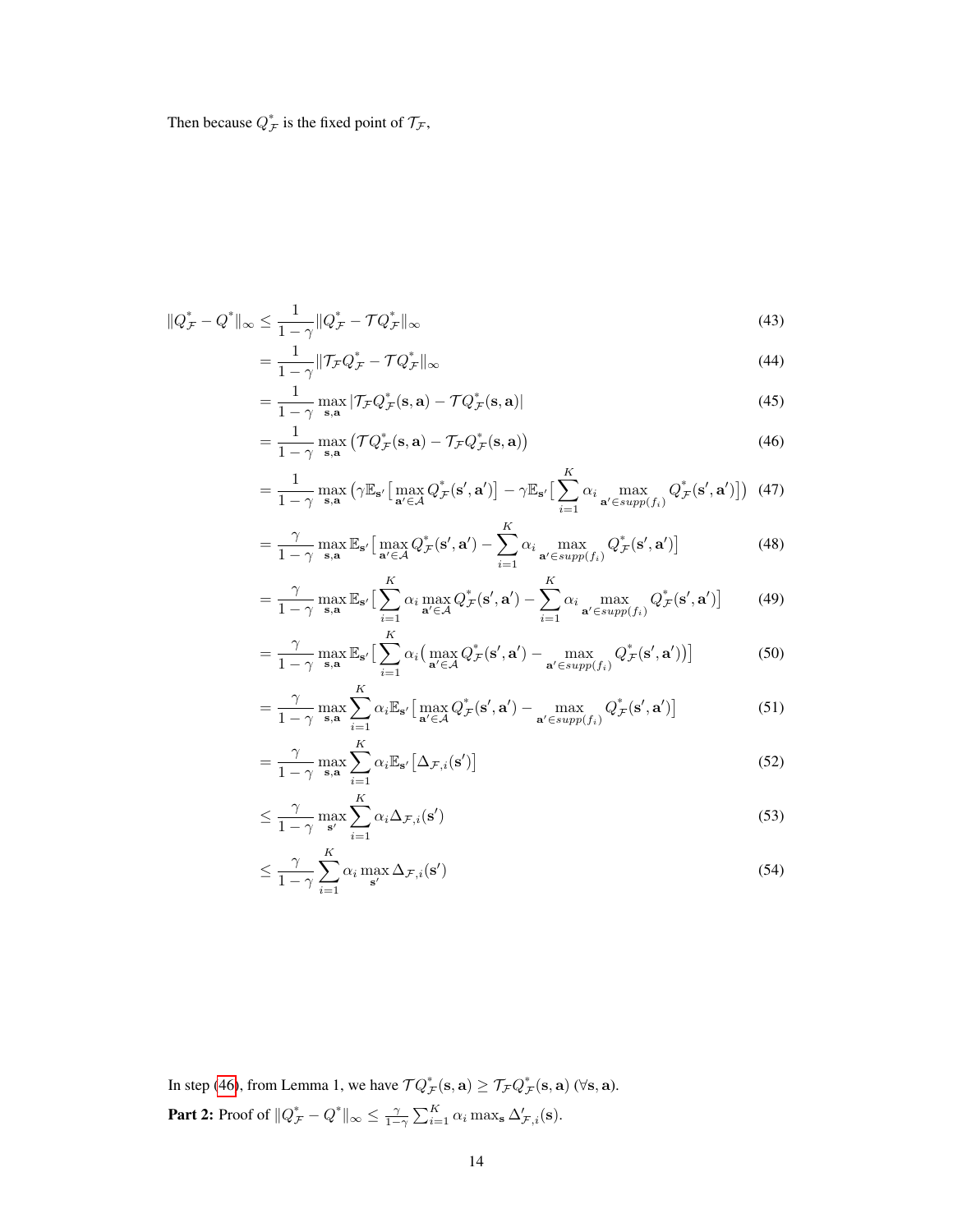The proof follows a similar process as that of Part 1.

$$
||Q_{\mathcal{F}}^* - Q^*||_{\infty} = ||\lim_{n \to \infty} (\mathcal{T}_{\mathcal{F}})^n Q^* - Q^*||_{\infty}
$$
\n
$$
(55)
$$

$$
= \|\lim_{n \to \infty} \left( (\mathcal{T}_{\mathcal{F}})^n Q^* - Q^* \right) \|_{\infty} \tag{56}
$$

$$
= \|\lim_{n \to \infty} \sum_{k=0}^{n-1} \left( (\mathcal{T}_{\mathcal{F}})^{k+1} Q^* - (\mathcal{T}_{\mathcal{F}})^k Q^* \right) \|_{\infty}
$$
\n(57)

$$
= \|\sum_{k=0}^{\infty} \left( (\mathcal{T}_{\mathcal{F}})^{k+1} Q^* - (\mathcal{T}_{\mathcal{F}})^k Q^* \right) \|_{\infty}
$$
\n(58)

$$
\leq \sum_{k=0}^{\infty} \|(\mathcal{T}_{\mathcal{F}})^{k+1} Q^* - (\mathcal{T}_{\mathcal{F}})^k Q^*\|_{\infty} \tag{59}
$$

$$
\leq \sum_{k=0}^{\infty} \gamma^k \| \mathcal{T}_{\mathcal{F}} Q^* - Q^* \|_{\infty} \tag{60}
$$

$$
=\frac{1}{1-\gamma} \|\mathcal{T}_{\mathcal{F}}Q^* - Q^*\|_{\infty} \tag{61}
$$

$$
=\frac{1}{1-\gamma} \|\mathcal{T}_{\mathcal{F}}Q^* - \mathcal{T}Q^*\|_{\infty} \tag{62}
$$

$$
= \frac{1}{1-\gamma} \max_{\mathbf{s}, \mathbf{a}} |\mathcal{T}_{\mathcal{F}} Q^*(\mathbf{s}, \mathbf{a}) - \mathcal{T} Q^*(\mathbf{s}, \mathbf{a})|
$$
(63)

$$
= \frac{1}{1-\gamma} \max_{\mathbf{s}, \mathbf{a}} (\mathcal{T}Q^*(\mathbf{s}, \mathbf{a}) - \mathcal{T}_{\mathcal{F}}Q^*(\mathbf{s}, \mathbf{a}))
$$
(64)

$$
= \frac{1}{1-\gamma} \max_{\mathbf{s}, \mathbf{a}} \left( \gamma \mathbb{E}_{\mathbf{s}'} \big[ \max_{\mathbf{a}' \in \mathcal{A}} Q^*(\mathbf{s}', \mathbf{a}') \big] - \gamma \mathbb{E}_{\mathbf{s}'} \big[ \sum_{i=1}^K \alpha_i \max_{\mathbf{a}' \in supp(f_i)} Q^*(\mathbf{s}', \mathbf{a}') \big] \right) \tag{65}
$$

$$
= \frac{\gamma}{1-\gamma} \max_{\mathbf{s}, \mathbf{a}} \mathbb{E}_{\mathbf{s}'} \big[ \max_{\mathbf{a}' \in \mathcal{A}} Q^*(\mathbf{s}', \mathbf{a}') - \sum_{i=1}^K \alpha_i \max_{\mathbf{a}' \in \text{supp}(f_i)} Q^*(\mathbf{s}', \mathbf{a}') \big]
$$
(66)

$$
= \frac{\gamma}{1-\gamma} \max_{\mathbf{s}, \mathbf{a}} \mathbb{E}_{\mathbf{s}'} \big[ \sum_{i=1}^{K} \alpha_i \max_{\mathbf{a'} \in \mathcal{A}} Q^*(\mathbf{s'}, \mathbf{a'}) - \sum_{i=1}^{K} \alpha_i \max_{\mathbf{a'} \in \text{supp}(f_i)} Q^*(\mathbf{s'}, \mathbf{a'}) \big]
$$
(67)

$$
= \frac{\gamma}{1-\gamma} \max_{\mathbf{s},\mathbf{a}} \mathbb{E}_{\mathbf{s}'} \big[ \sum_{i=1}^{K} \alpha_i \big( \max_{\mathbf{a}' \in \mathcal{A}} Q^*(\mathbf{s}',\mathbf{a}') - \max_{\mathbf{a}' \in \text{supp}(f_i)} Q^*(\mathbf{s}',\mathbf{a}') \big) \big]
$$
(68)

$$
= \frac{\gamma}{1-\gamma} \max_{\mathbf{s},\mathbf{a}} \sum_{i=1}^{K} \alpha_i \mathbb{E}_{\mathbf{s}'} \big[ \max_{\mathbf{a}' \in \mathcal{A}} Q^*(\mathbf{s}',\mathbf{a}') - \max_{\mathbf{a}' \in \text{supp}(f_i)} Q^*(\mathbf{s}',\mathbf{a}') \big]
$$
(69)

$$
= \frac{\gamma}{1-\gamma} \max_{\mathbf{s}, \mathbf{a}} \sum_{i=1}^{K} \alpha_i \mathbb{E}_{\mathbf{s}'} \big[ \Delta_{\mathcal{F}, i}'(\mathbf{s}') \big]
$$
(70)

$$
\leq \frac{\gamma}{1-\gamma} \max_{\mathbf{s}'} \sum_{i=1}^{K} \alpha_i \Delta_{\mathcal{F},i}'(\mathbf{s}') \tag{71}
$$

$$
\leq \frac{\gamma}{1-\gamma} \sum_{i=1}^{K} \alpha_i \max_{\mathbf{s}'} \Delta_{\mathcal{F},i}'(\mathbf{s}') \tag{72}
$$

Therefore, by combining Part 1 and 2, we get

$$
||Q_{\mathcal{F}}^* - Q^*||_{\infty} \le \frac{\gamma}{1-\gamma} \min \left( \sum_{i=1}^K \alpha_i \max_{\mathbf{s}} \Delta_{\mathcal{F},i}(\mathbf{s}), \sum_{i=1}^K \alpha_i \max_{\mathbf{s}} \Delta_{\mathcal{F},i}'(\mathbf{s}) \right)
$$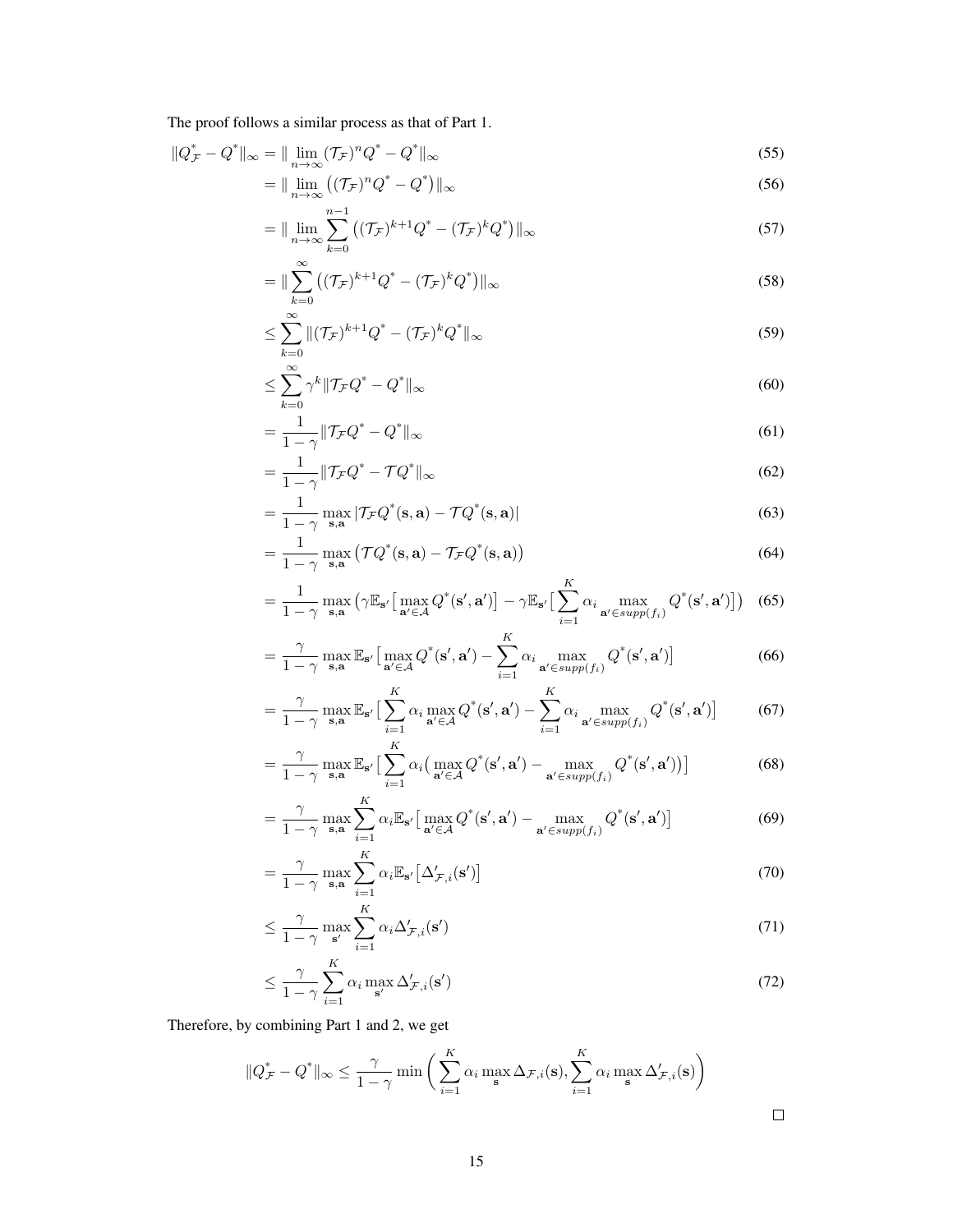# A.6 Proof of Theorem 5

*Proof.* This theorem has a similar form as that of Theorem B.1 of [\[21\]](#page-9-3), except that the operator analyzed in this paper is  $\mathcal{T}_{\mathcal{F}}$ . The proof also follows a similar process. Specifically,  $\forall n \in \mathbb{N}$ ,

$$
\|\hat{Q}_{\mathcal{F}}^{(n+1)} - Q_{\mathcal{F}}^*\|_{\infty} = \|\hat{Q}_{\mathcal{F}}^{(n+1)} - \mathcal{T}_{\mathcal{F}}\hat{Q}_{\mathcal{F}}^{(n)} + \mathcal{T}_{\mathcal{F}}\hat{Q}_{\mathcal{F}}^{(n)} - Q_{\mathcal{F}}^*\|_{\infty}
$$
\n(73)

$$
\leq \|\widehat{Q}_{\mathcal{F}}^{(n+1)} - \mathcal{T}_{\mathcal{F}}\widehat{Q}_{\mathcal{F}}^{(n)}\|_{\infty} + \|\mathcal{T}_{\mathcal{F}}\widehat{Q}_{\mathcal{F}}^{(n)} - Q_{\mathcal{F}}^{*}\|_{\infty} \tag{74}
$$

$$
\leq \delta + \|\mathcal{T}_{\mathcal{F}}\hat{Q}_{\mathcal{F}}^{(n)} - Q_{\mathcal{F}}^*\|_{\infty} \tag{75}
$$

$$
= \delta + \| \mathcal{T}_{\mathcal{F}} \hat{Q}_{\mathcal{F}}^{(n)} - \mathcal{T}_{\mathcal{F}} Q_{\mathcal{F}}^* \|_{\infty} \tag{76}
$$

<span id="page-15-1"></span><span id="page-15-0"></span>
$$
\leq \delta + \gamma \|\widehat{Q}_{\mathcal{F}}^{(n)} - Q_{\mathcal{F}}^*\|_{\infty} \tag{77}
$$

Now we prove that

$$
\|\widehat{Q}_{\mathcal{F}}^{(n+1)} - Q_{\mathcal{F}}^*\|_{\infty} \le \sum_{k=0}^n \delta \gamma^k + \gamma^{n+1} \|\widehat{Q}_{\mathcal{F}}^{(0)} - Q_{\mathcal{F}}^*\|_{\infty}.
$$
\n(78)

From [\(77\)](#page-15-0), let  $n = 0$ , we get the base case

$$
\|\hat{Q}_{\mathcal{F}}^{(1)} - Q_{\mathcal{F}}^*\|_{\infty} \le \delta + \gamma \|\hat{Q}_{\mathcal{F}}^{(0)} - Q_{\mathcal{F}}^*\|_{\infty}.
$$
\n(79)

If [\(78\)](#page-15-1) holds for  $n = n'$ , and from [\(77\)](#page-15-0),

$$
\|\hat{Q}_{\mathcal{F}}^{(n'+1+1)} - Q_{\mathcal{F}}^*\|_{\infty} \le \delta + \gamma \|\hat{Q}_{\mathcal{F}}^{(n'+1)} - Q_{\mathcal{F}}^*\|_{\infty}
$$
\n(80)

$$
\leq \delta + \gamma \bigg( \sum_{k=0}^{n'} \delta \gamma^k + \gamma^{n'+1} ||\widehat{Q}_{\mathcal{F}}^{(0)} - Q_{\mathcal{F}}^*||_{\infty} \bigg) \tag{81}
$$

$$
\leq \sum_{k=0}^{n'+1} \delta \gamma^k + \gamma^{(n'+1)+1} \|\widehat{Q}_{\mathcal{F}}^{(0)} - Q_{\mathcal{F}}^*\|_{\infty} \tag{82}
$$

Thus, [\(78\)](#page-15-1) also holds for  $n = n' + 1$ . Combining this with the base case [\(79\)](#page-15-2), we have that (78) holds for all  $n\in\mathbb{N}.$ 

Then, let  $n \to \infty$  on both sides of [\(78\)](#page-15-1), we have

$$
\lim_{n \to \infty} \|\widehat{Q}_{\mathcal{F}}^{(n)} - Q_{\mathcal{F}}^*\|_{\infty} \le \frac{\delta}{1 - \gamma}.
$$
\n(83)

<span id="page-15-2"></span> $\Box$ 

# B Parameters in Case Study

We set equal weight to each piece of the knowledge, specifically, in Table 1.